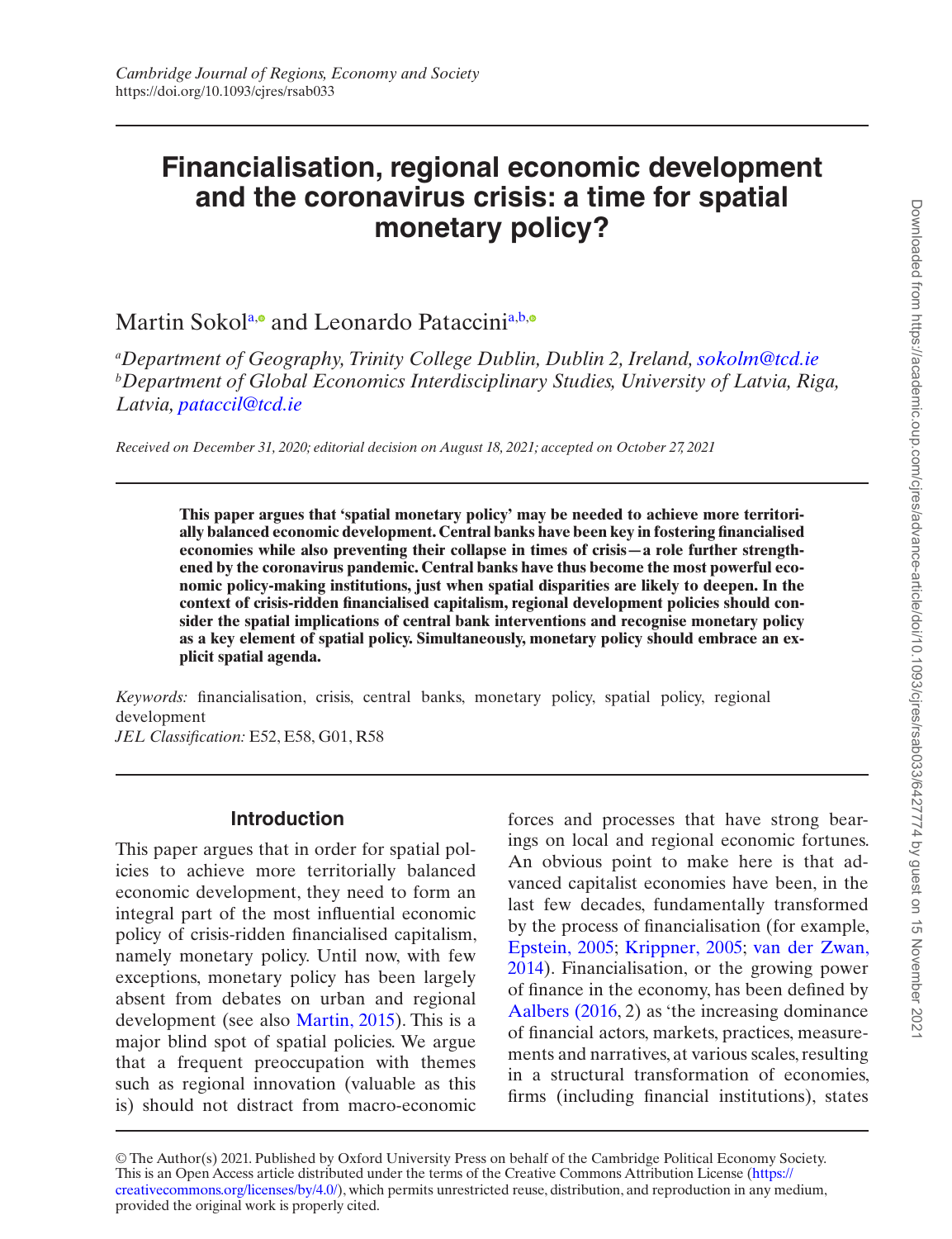and households'. The manifestations of these structural transformations include (but are not limited to) the growing weight of finance in the economy relative to production; a growing reliance of firms on market-based finance (shadow banking) relative to bank-based finance; a reorientation of bank lending toward households; and the growing debt of households including mortgage debt (for example, see [Aalbers, 2016;](#page-13-0) [Braun and Gabor, 2020](#page-14-1); [Lapavitsas et al., 2012,](#page-16-1) 1–2; [Stockhammer, 2008,](#page-17-1) [2012\)](#page-17-2). Financialisation has changed the dynamics of economic processes—often with adverse consequences for many regions ([Pike, 2006](#page-16-2); [Pike and Pollard,](#page-16-3)  [2010](#page-16-3); see also [Schwan, 2017;](#page-17-3) [Sokol, 2013](#page-17-4)), for entire national economies (for example, [Celi](#page-14-2)  [et al., 2018](#page-14-2); [Lapavitsas et al., 2012](#page-16-1)) and for the stability of the system as a whole (for example, [Aalbers, 2016](#page-13-0); [Celi et al., 2018;](#page-14-2) [Lapavitsas et al.,](#page-16-1)  [2012](#page-16-1); [Stockhammer, 2012](#page-17-2)).

What is critical to recognise though, is that central banks have played a central role in promoting financialisation and the accompanying shift in gravity away from the productive economy and towards the financial sphere. The actions of central banks—the US Federal Reserve (the Fed), the European Central Bank (ECB), the Bank of England and the Bank of Japan among others—have also been decisive in preventing a systemic collapse in times of crisis. As a consequence of these developments, central banks have, in the context of financialisation, became the most powerful economic policy-making institutions in contemporary, crisis-ridden capitalism (see also [Braun, 2020a](#page-14-3); [Jackson, 2020a;](#page-15-1) [Tooze, 2020a](#page-17-5)).

We argue that, hand in hand with the increasing power of central banks, the spatial effects of monetary interventions have become ever more significant. The role of central banks (and the spatial implications of monetary policies) will further increase due to the pandemic-induced crisis—precisely at the moment when spatial divides and regional disparities are likely to deepen. A progressive agenda for regional development in the 21st century should recognise central banks as key economic policy-making institutions with significant spatial implications, and monetary policy as a key element of spatial policy. Simultaneously, monetary policy should embrace an explicit spatial agenda. In short, 'spatial monetary policy' is needed. Such 'spatial monetary policy' must work in concert with fiscal policy in order to achieve more territorially balanced development.

The remainder of the paper is organised as follows. Section 2 provides a brief overview of literatures situated at the intersections between monetary theories, spatial theories and studies of financialisation. Section 3 will turn to examine the practice of central banking and monetary policies in the era of financialisation. Section 4 will highlight the case of the ECB and the spatial-monetary challenges of the eurozone. Section 5 will argue that the coronavirus pandemic offers an opportunity for central banks to introduce a 'spatial monetary policy'. Finally, Section 6 will summarise the main arguments.

## **Theoretical perspectives: monetary theories, spatial theories and financialisation studies**

As already mentioned above, monetary policy has been largely absent from spatial policy and regional development debates, with few exceptions (for example, [Amin and Tomaney, 1995;](#page-13-1) [Fingleton et al., 2015;](#page-14-4) [Martin, 2001a;](#page-16-4) [Minns and](#page-16-5)  [Tomaney, 1995](#page-16-5)). Equally, spatial considerations are seldom part of the debates on monetary policy. Yet, space clearly matters to monetary arrangements. Likewise, monetary arrangements matter a great deal for spatial development. The emergence of financialisation adds a further dimension to these considerations; financialisation affects, and is affected by, both monetary arrangements and spatial structures. This section aims to highlight some of these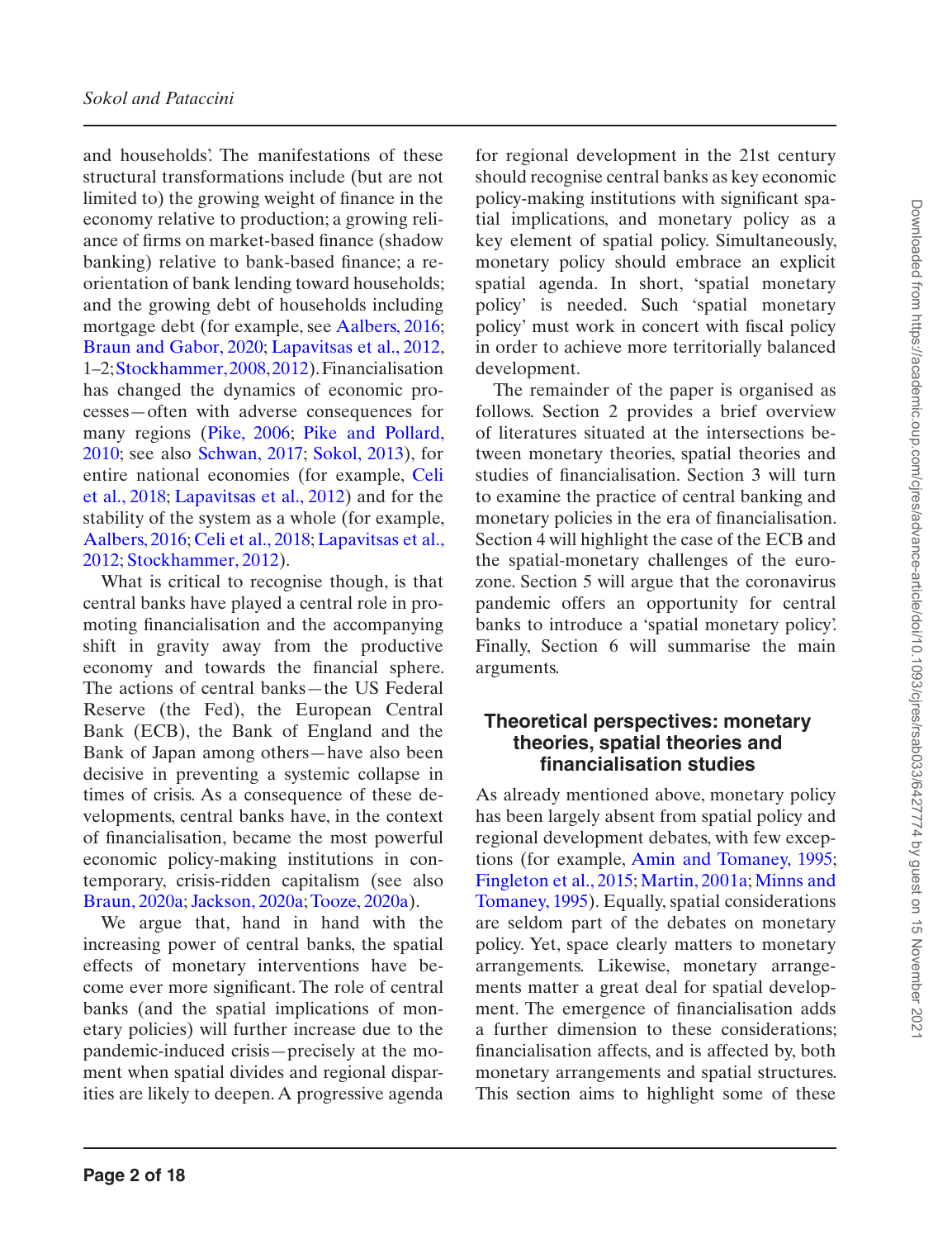connections by providing a brief overview of key literature, focusing on intersections (overlaps) between monetary theories, spatial theories and financialisation studies (see [Figure 1](#page-2-0)).

[Figure 1](#page-2-0) is, of course, a simplification of what is a complex and evolving body of knowledge(s). Indeed, it is important to note that each of the three fields (circles in [Figure](#page-2-0) [1](#page-2-0)) represents a diverse set of literatures, often with very different conceptualisations of key issues. The literature on *monetary theories* (and theories of central banking), for instance, includes a range of approaches, from orthodox to mainstream to heterodox and unorthodox. These approaches offer competing, and often contradictory, accounts of monetary issues. As [Dow \(2020](#page-14-5), 59) has noticed, for example, the Neo-Austrian approach (of the Hayekian tradition) 'explicitly advocated the privatisation of money', reliance on market forces and 'as little government involvement in finance as possible'. In such a world, there would 'no longer be any need for a central bank' ([Dow, 2020,](#page-14-5) 60). In contrast, the proponents of the Modern Monetary Theory (see Section 5) consider central banks as being absolutely crucial for making contemporary economies work.

In a similar vein, the vast body of literature on *spatial theories* (and theories of regional development) is a conglomerate of very diverse approaches (for example, see [Pike et al., 2017](#page-16-6)). This ranges from approaches that are deeply



<span id="page-2-0"></span>**Figure 1.** *Monetary theories, spatial theories and financialisation studies.* Source: Authors.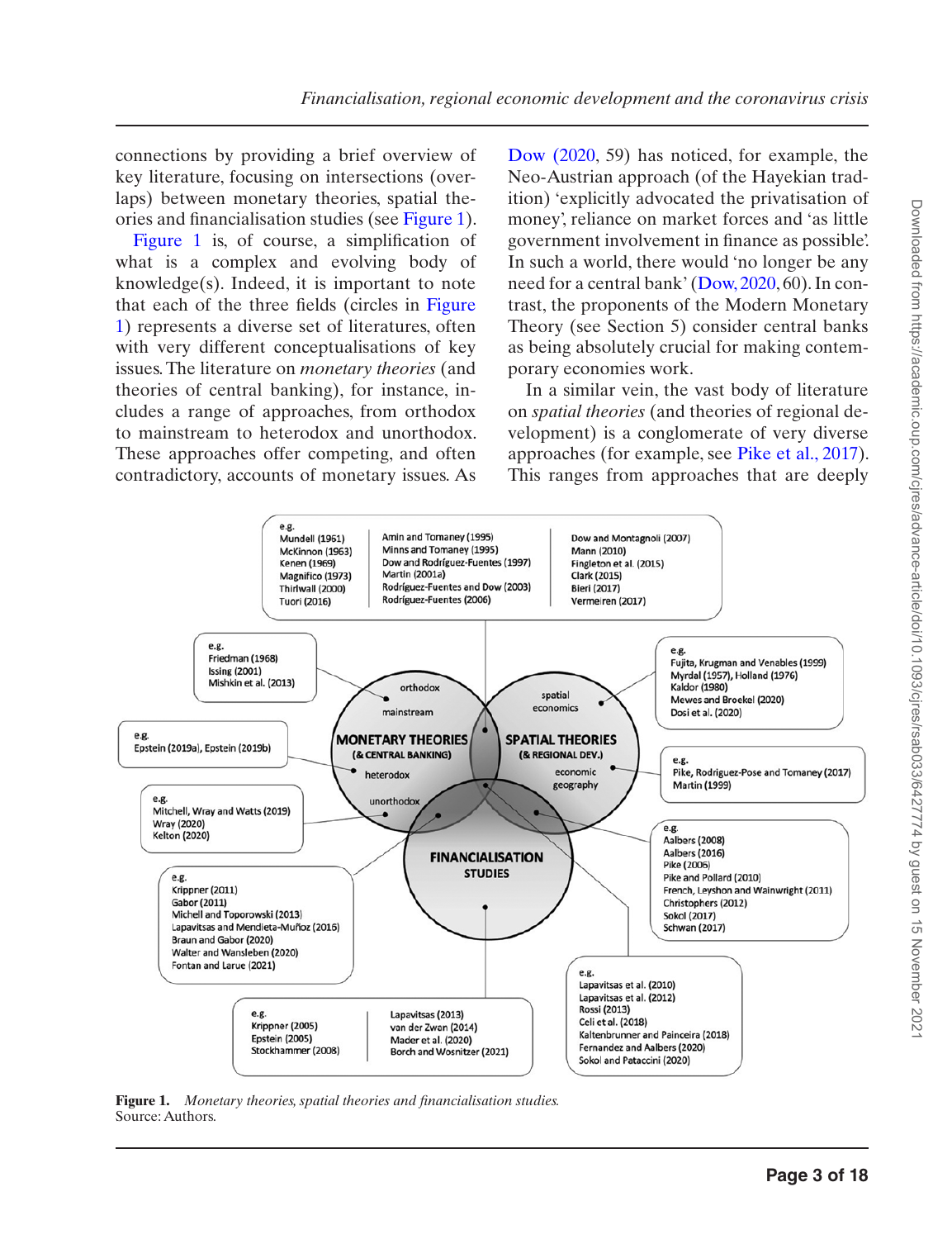anchored in economics and could best be described as 'spatial economics'—including the Krugman-style 'New Economic Geography' (for example, [Fujita et al., 1999](#page-15-2))—to new economic geography within 'economic geography proper' (see [Martin, 1999](#page-16-7)). What is important to highlight here is that even approaches that share a common disciplinary background often provide contradictory conclusions to the most fundamental issues. Of particular interest here is, of course, the key question of whether economic development trajectories of regions within a market economy will converge or diverge. This 'simple' question dominates much of the debate in the field—from the classic works of [Myrdal, \(1957\),](#page-16-8) [Holland \(1976\)](#page-15-3) and [Kaldor](#page-15-4)  [\(1980\)](#page-15-4) to the most recent contributions such as [Mewes and Broekel \(2020\)](#page-16-9) and [Dosi et al.](#page-14-6)  [\(2020\)—](#page-14-6)and becomes even more critical when considered together with monetary aspects.

Unfortunately, monetary theories and theories of central banking (for example, [Friedman, 1968](#page-15-5); [Issing, 2001\)](#page-15-6) do not usually consider space and geography as crucial to their theorisation. Likewise, spatial theories and theories of regional economic development do not necessarily see central banking and monetary structures as being crucial to their conceptualisation of spatial processes. However, neither of the two fields can afford to ignore the other. Indeed, an important body of work has emerged over time at the intersection of monetary and spatial theories ([Figure](#page-2-0)  [1\)](#page-2-0). This body of work highlights the fact that space matters to monetary structures and viceversa. But how exactly space and monetary structures matter to each other is the subject of considerable debate.

There is, for instance, a major debate around [Mundell's \(1961\)](#page-16-10) concept of the 'optimum currency areas' (OCAs), see [Martin \(2001a,](#page-16-4) 54–58). The issue of an optimal area for a currency (monetary) union is not only about its geographical extent (that is, how big an area it should cover), but also about its internal economic geography: to what degree should

constituent parts (regions or whole nations) be homogeneous for a monetary union to work? Four factors (homogeneity conditions) are usually emphasised: economic similarity (for example, similar levels of economic openness/ trade; similar degrees of structural diversification); mobility of factors of production (the ease with which capital and labour can move around); similar propensity to inflation; and the existence of automatic fiscal stabilisation mechanisms [\(Kenen, 1969;](#page-15-7) [Magnifico, 1973;](#page-16-11) [McKinnon, 1963](#page-16-12)). It is not entirely clear, however, exactly how much these conditions matter, or what happens if these conditions are not met (see [Martin, 2001a](#page-16-4), for a good discussion).

A key economic rationale for forming a monetary union is of course the expectation that its constituent parts are better off together than apart. However, in a real-world situation, it is often hard to show that this is the case not least because of a missing counterfactual: what would happen without the given monetary union? Equally problematic (but equally important) is the following related question: do individual constituent parts of a monetary union converge or diverge in their development trajectories? In other words, do poorer regions (or whole nations) catch up with the richer ones, or do they fall further behind? Answers to such questions are crucial for the European project of the Economic and Monetary Union (EMU), for example, where nation-states give up important parts of their economic sovereignty for the 'greater good' (see also Section 4). Opinions on this matter are split; some argue that a monetary union should not be forced on economies that are economically heterogeneous in the first place, while others argue that the very emergence of a monetary union will accelerate the process of homogenisation needed for its effective functioning. In contrast to such optimistic (convergence) views (for example, [Gill and Raiser, 2012\)](#page-15-8), sceptics argue that a monetary union will lead to divergence, that is, it will further deepen economic differences between its constituent parts ([Thirlwall,](#page-17-6)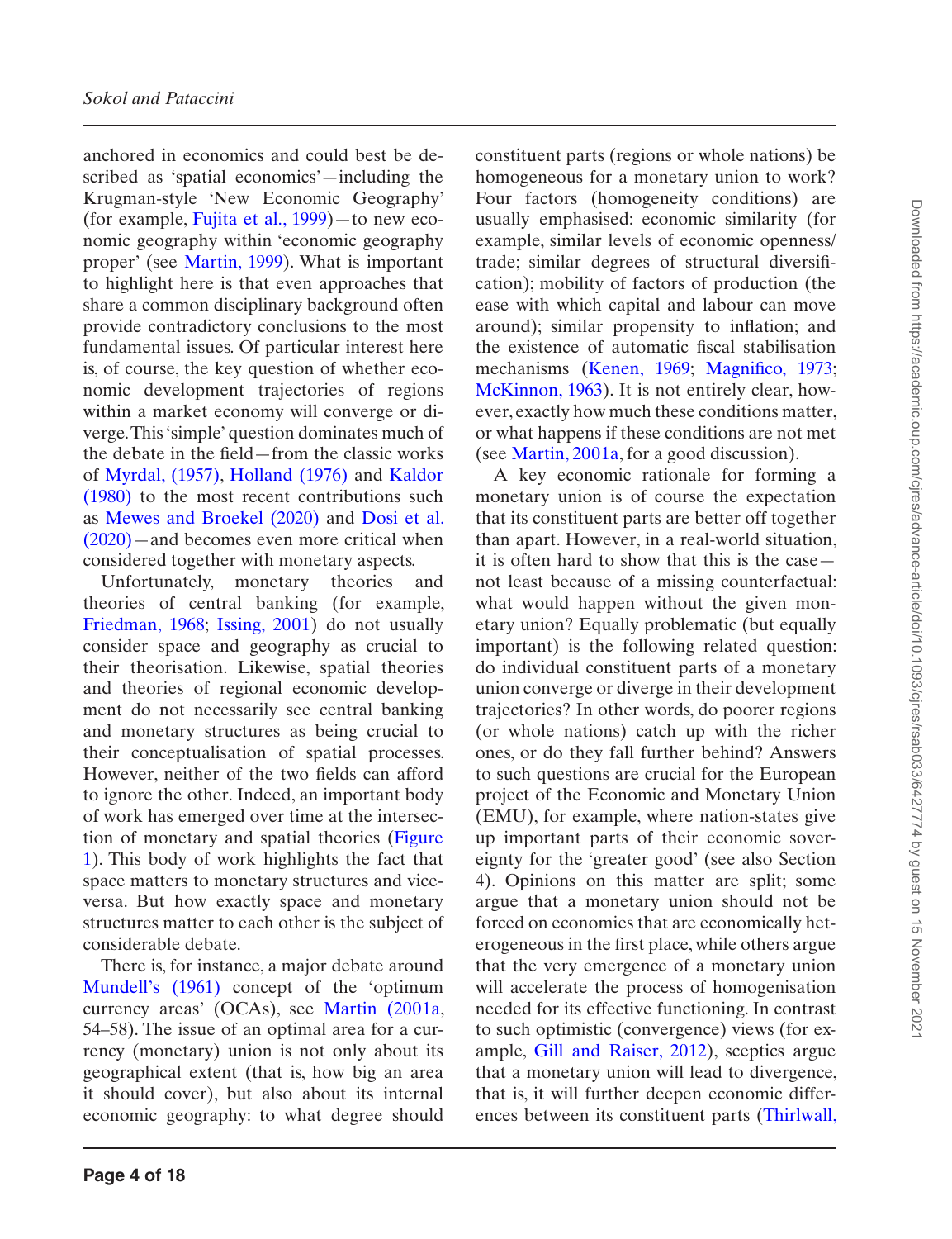[2000](#page-17-6); see also [Celi et al., 2018](#page-14-2)). It may also be the case that there is 'no clear or definitive answer to these questions' yet [\(Martin, 2001a](#page-16-4), 74). It is, of course, possible that both convergence and divergence processes are in operation simultaneously (cf. [Myrdal, 1957\)](#page-16-8) or that the dominance of either convergence or divergence can change over time. Further to this, it is important to note that it is not just being part of a monetary union that matters, but also what kind of monetary policies are implemented by the central bank (see Section 3).

We would like to argue that the matter is further complicated by the onset of financialisation (for example, [Borch and Wosnitzer, 2021](#page-14-7); [Epstein, 2005](#page-14-0); [Mader et al., 2020;](#page-16-13) [Krippner,](#page-15-0) [2005](#page-15-0); [Stockhammer, 2008;](#page-17-1) [van der Zwan, 2014](#page-17-0)). Financialisation has major implications for the entire financial sphere, including central banking, and there is a growing body of literature at the intersection of *monetary theories* and *financialisation studies* [\(Figure 1\)](#page-2-0). This body of work is extremely valuable in examining the changing role of central banking in financialisation (for example, see [Braun and](#page-14-1)  [Gabor, 2020](#page-14-1); [Fontan and Larue, 2021;](#page-14-8) [Walter](#page-17-7) [and Wansleben, 2020\)](#page-17-7). However, this literature rarely considers spatial dimensions. On the other hand, there is a growing literature at the intersection of *financialisation studies* and *spatial theories* that specifically considers spatial dimensions of financialisation (for example, see [Aalbers, 2008;](#page-13-2) [Christophers, 2012](#page-14-9); [Fernandez and Aalbers, 2020;](#page-14-10) [French et al.,](#page-15-9)  [2011](#page-15-9); [Pike and Pollard, 2010;](#page-16-3) [Sokol, 2013](#page-17-4), [2017](#page-17-8)). However, this literature—with few exceptions (see below)—has so far paid only limited attention to monetary issues.

As a consequence of this, there is still a significant gap at the very epicentre of these debates, at the joint intersection of all three fields ([Figure 1](#page-2-0)). Valuable contributions in filling this gap have been made, for example, by [Lapavitsas et al. \(2010\)](#page-16-14), [Rossi \(2013\),](#page-17-9) [Celi et al.](#page-14-2)  [\(2018\),](#page-14-2) [Kaltenbrunner and Painceira \(2018\)](#page-15-10) or [Fernandez and Aalbers \(2020\)](#page-14-10) (see also [Sokol](#page-17-10)  [and Pataccini, 2020\)](#page-17-10). However, most of these contributions focus on either global or national scales—for example, highlighting the impact on the Global South of monetary interventions made in the Global North (for example, [Fernandez and Aalbers, 2020;](#page-14-10) [Kaltenbrunner](#page-15-10) [and Painceira, 2018\)](#page-15-10) or describing the impacts of monetary unions (such as the eurozone) on constituent national economies (for example, see [Celi et al., 2018;](#page-14-2) [Lapavitsas et al.,](#page-16-14) [2010](#page-16-14); [Lapavitsas et al., 2012](#page-16-1); [Rossi, 2013;](#page-17-9) see also [Vermeiren, 2017](#page-17-11)). Works dealing with spatial impacts on *regional* (sub-national) scales of financialised monetary policy, however, are hard to find (but see Fingleton et al., 2015; [Martin, 2001a](#page-16-4); [Rodríguez-Fuentes and Dow,](#page-16-15)  [2003](#page-16-15); [Rodríguez-Fuentes, 2006\)](#page-16-16). The need to fill this gap has only increased with the changing role of central banks in the context of financialisation (and recent crises), examined in turn.

## **Central banking and monetary policies in the age of financialisation**

Standard textbooks on banking (Casu et al., [2015](#page-14-11), 123) describe monetary policy as being 'concerned with the actions taken by central banks to influence the availability and cost of money and credit by controlling some measure (or measures) of the money supply and/or the level and structure of interest rates'. In short, central banks manipulate the amount and the price of money in the economy. Traditionally, the most powerful tool that central banks had for doing this was to set the interest rate (essentially setting the price at which they lend monies to private sector banks, in the hope that this will translate into size and price of credit in the wider economy). As beautifully summed up by [Lanchester \(2010,](#page-15-11) 172), central bankers' job 'is to notice everything and think about everything—everything economic—and then to act on it via one tool and one tool only: the interest rate'. However, as Lanchester notes, interest rate is 'a fairly crude tool: it's as if the central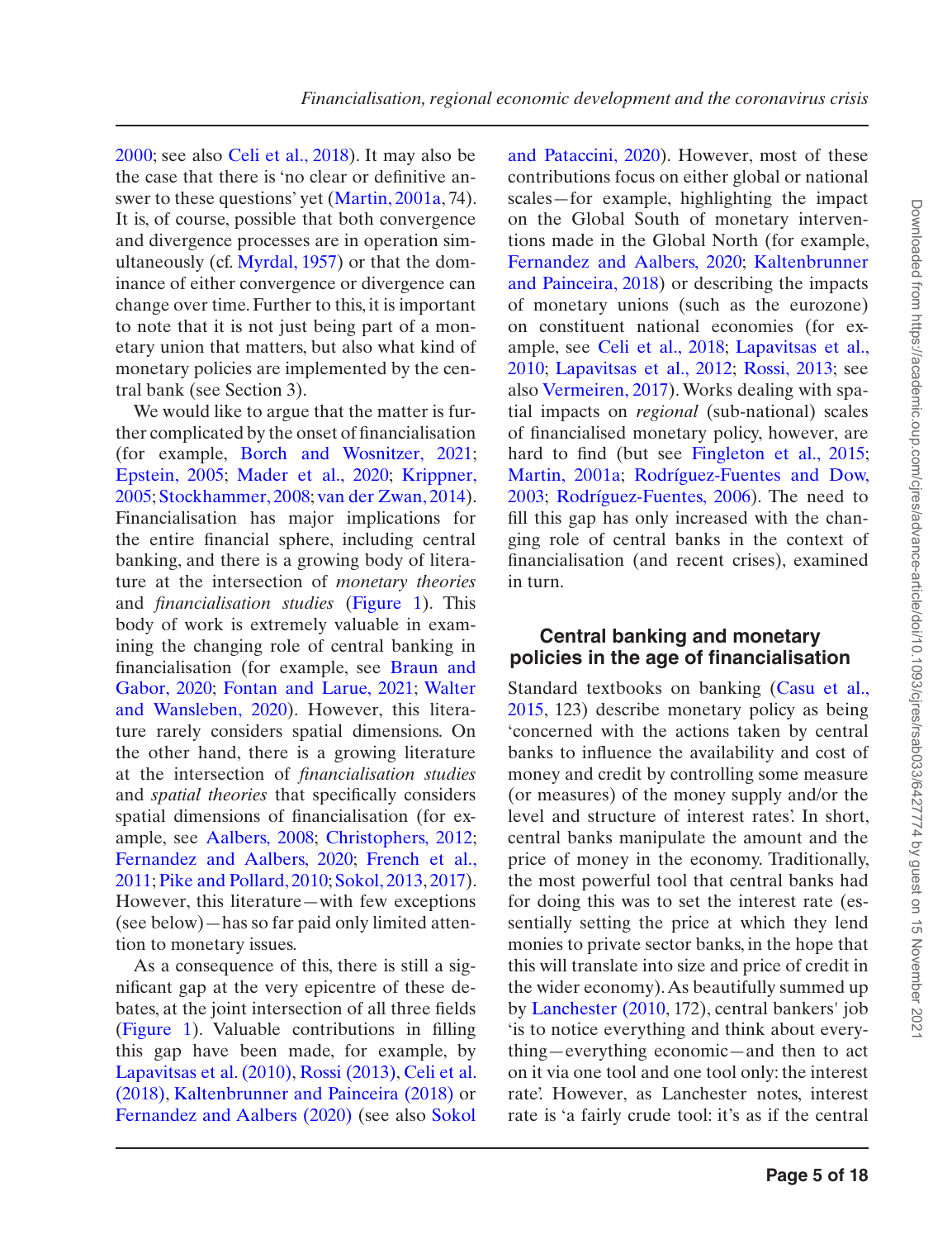banker were sitting at a desk console with thousands of flashing lights and digital readouts and heads-up visual displays, all pouring in overwhelming quantities of data, and in response to it the banker can move only one lever, in straight line backward or forward, and preferably only a very little at a time' ([Lanchester,](#page-15-11)  [2010](#page-15-11), 173). This is of course an oversimplification as central banks do much more than this, but under normal circumstances, 'the interest rate is the whole ball game' [\(Lanchester, 2010,](#page-15-11) 172, note).

Importantly, even small changes in the interest rate have significant implications for the economy; they determine or influence 'the level of borrowing, the level of credit, the level of economic activity, the level of inflation, the level of unemployment, the speed of growth, the exchange rate, the whole kaboodle' ([Lanchester, 2010,](#page-15-11) 172–173). Interest rate changes also have significant distributional effects within the economy—both socially and spatially (with the two dimensions being closely intertwined). In terms of social effects, the Fed's interest rate policy, for example, has been 'vital to both financial profits and to profits accruing to the capitalist class in general' ([Lapavitsas](#page-16-17)  [and Mendieta-Muñoz, 2016;](#page-16-17) see also [Epstein,](#page-14-12)  [2019a\)](#page-14-12). In spatial terms, it is clear that centrallyset interest rates have differentiated effects on the constituent parts of a monetary union as, for instance, highlighted by [Mann \(2010\)](#page-16-18) through the example of Canadian regions: with the Bank of Canada's monetary policy firmly based on aggregate national data, the eventual effects of the policy may be 'leaving more politicaleconomically and spatially remote regions like the Atlantic provinces further and further be-hind' ([Mann, 2010,](#page-16-18) 613). Of particular concern are differentiated regional impacts on wages and unemployment, with central banks routinely favouring stronger regions at the expense of weaker ones, in the interest of the national economy. In the UK, for instance, the Governor of the Bank of England once infamously suggested that 'unemployment in the North of the

UK is "a price worth paying" for keeping national inflation low' (quoted in [Martin, 2001a,](#page-16-4) 56, note 4). All these issues are even more contentious within monetary unions such as the eurozone, where entire countries can be affected (see Section 4).

Meanwhile, we would like to underline the fact that the significance of interest rate setting has only increased with the onset of financialisation. Indeed, from the late 1970s and early 1980s onwards, economic policy in advanced capitalist countries has become preoccupied with inflation, and monetary policy has become central to controlling it. In fact, for some, the control of inflation is now part of the very definition of a central bank (for example, see [Casu et al., 2015,](#page-14-11) 122). Price stability (low and stable inflation) has, over the last few decades, increasingly become 'the most important goal of monetary policy' [\(Mishkin et al., 2013,](#page-16-19) 275). This is based on a 'broad consensus' that 'price stability is an essential pre-condition for achieving the central economic objective of high and stable levels of growth and employment' (Casu et al., 2015, 126) and monetary policy is seen as 'the preferred policy choice for influencing prices' (ibid). It is as if—out of those 'thousands of flashing lights and digital readouts' alluded to by Lanchester—only one matters: inflation.

But it is important to note that the rate of inflation is not neutral in its impact on different economic actors. Indeed, high inflation is 'bad for creditors' (for example, banks) because it 'erodes the real value of the loans' ([Jackson, 2020b](#page-15-12)). The opposite is true for indebted households, firms or governments (see also [Lanchester, 2010](#page-15-11), 179–180). An important concern for capitalists is, of course, the extent to which inflation can translate into labour wage inflation, thus reducing profits (see also [Lapavitsas and Mendieta-Muñoz, 2016\)](#page-16-17).

The anti-inflation drive and the related technique of 'inflation targeting' (for example, see [Mann, 2010](#page-16-18)) have, since the late 1980s, gone hand in hand with the mantra of 'central bank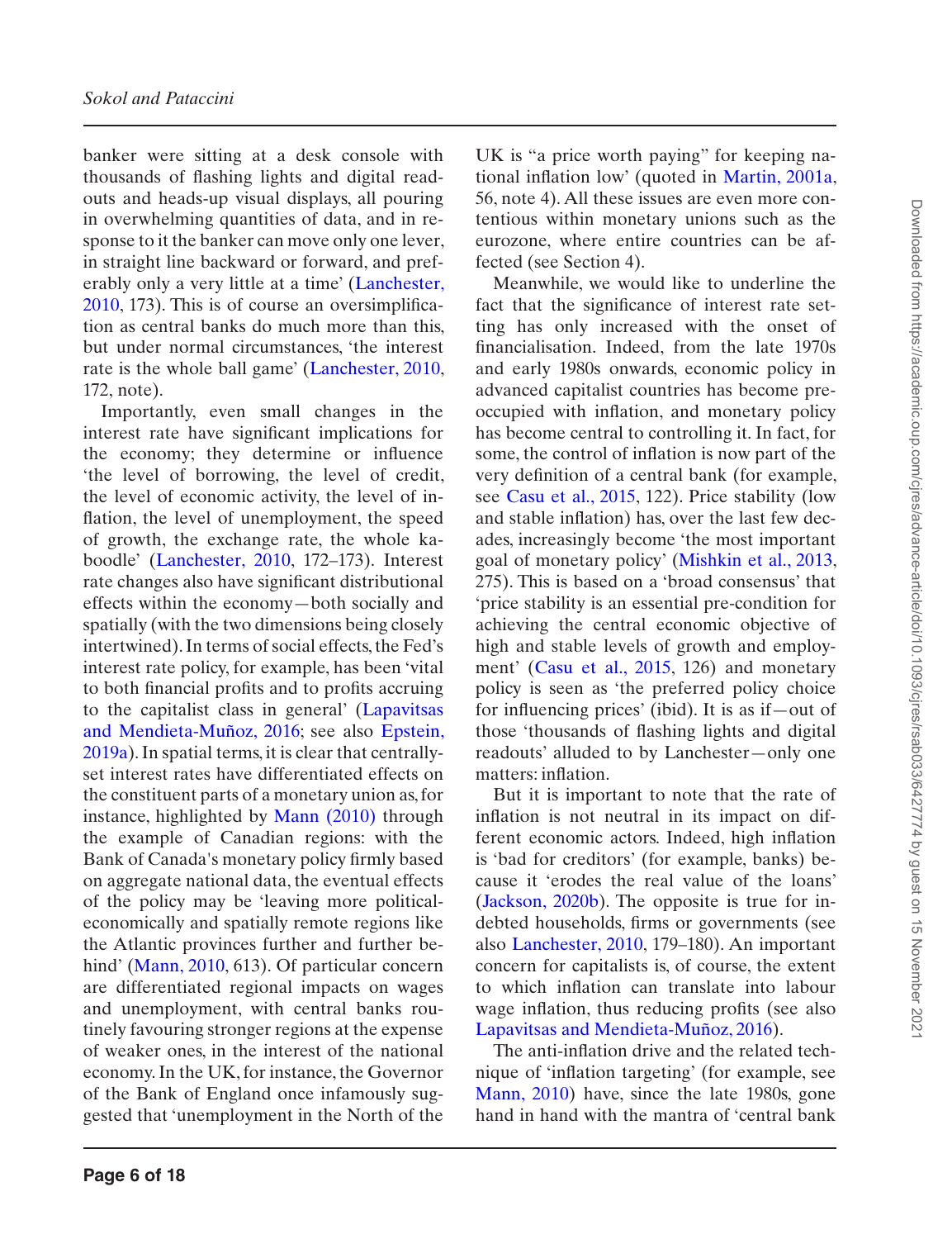independence' [\(Fontan and Larue, 2021](#page-14-8)). As a result of this, central banks—essentially 'the government authorities in charge of monetary policy' [\(Mishkin et al., 2013](#page-16-19), 275)—have become 'politically independent' ([Fontan and](#page-14-8) [Larue, 2021](#page-14-8), 156) from the government. This move was driven by the assumption that 'politicians were fiscally irresponsible and thus needed independent central banks to bring them into line' [\(Tooze, 2020a](#page-17-5)). All this marked a turning point for central banks and monetary policy. Indeed, it has been noted that, historically, 'monetary policy has, to a certain extent, been subservient to fiscal and other policies' involved in macro-economic management, 'but nowadays it can be regarded as *the main policy tool* used to achieve … economic policy objectives' [\(Casu et al., 2015](#page-14-11), 127; emphasis added).

Clearly then, the emergence of central banks as seemingly independent technocratic institutions has further strengthened their power. It has also further cemented their role in fostering financialisation. Indeed, the fact that central banks are now independent from democratically elected governments does not mean that they are also independent from other forces such as financial markets—quite the opposite ([Fontan and Larue, 2021,](#page-14-8) 159). In fact, it appears that entanglements between financial markets and central banks have become stronger than ever: central banks are now dependent on financial markets for the very operation of their monetary policies ([Braun,](#page-14-13) [2020b;](#page-14-13) [Braun and Gabor, 2020\)](#page-14-1), while financial markets are dependent on central bank operations for their functioning ([Walter and](#page-17-7) [Wansleben, 2020](#page-17-7)). This mutual interdependence seems to have accelerated the process of financialisation, with monetary policy becoming 'a constitutive part of financialized capitalism' ([Walter and Wansleben, 2020](#page-17-7), 646) and with central banks—'the elephant in the room of financialization', acting as 'decisive catalysts for the crucial development at the heart of financialization', namely the rise of shadow banking ([Braun and Gabor,](#page-14-1) [2020,](#page-14-1) 242). Shadow banking has, in turn, contributed a great deal to the increased leverage and excessive debt of the early 2000s ([Fernandez and Wigger, 2016\)](#page-14-14). In short, central banks in the Western capitalist world have played a central role in promoting financialisation and the accompanying shift in gravity away from the productive economy and towards the financial sphere (see also [Krippner, 2011](#page-15-13); [Lapavitsas and Mendieta-](#page-16-17)[Muñoz, 2016](#page-16-17)). As [Lapavitsas and Mendieta-](#page-16-17)[Muñoz \(2016\)](#page-16-17) argue, central banks have been 'a pivot of financialisation' in both high-income and middle-income economies (see also [Braun, 2020a;](#page-14-3) [Gabor, 2011](#page-15-14)). In the context of the European Union (EU), it has been argued that the European Central Bank 'has emerged as protector of financial interests and guarantor of financialisation in the eurozone' ([Lapavitsas et al., 2012,](#page-16-1) 3).

There are two major problems with this kind of central banking: increasing inequality (both social and spatial) and increasing financial instability, all of which are interrelated. With regard to inequality, it is important to underline that central bank policies have clearly had distributional effects [\(Fontan and Larue, 2021](#page-14-8)), effectively shifting the balance of power between labour and capital in favour of the latter (for example, see [Jackson, 2019](#page-15-15); [Lapavitsas](#page-16-17)  [and Mendieta-Muñoz, 2016\)](#page-16-17). In the US context, where the Fed has a dual (and potentially conflicting) mandate of promoting both price stability *and* full employment, this also meant that taming inflation was prioritised over safeguarding workers' jobs ([Jackson, 2019](#page-15-15)). Job losses, in turn, always have their geographies (in that sense social effects can be spatial), thus further exacerbating territorial inequalities between booming and declining regions. Indeed, as [Tooze \(2020a\)](#page-17-5) has observed, the Fed's 'skyhigh interest rates' under Paul Volcker plunged 'Americas' industrial heartland into crisis' while also managing to permanently weaken organised labour. In many ways, the economic effects of Volcker's 1980 'savage interest rate hike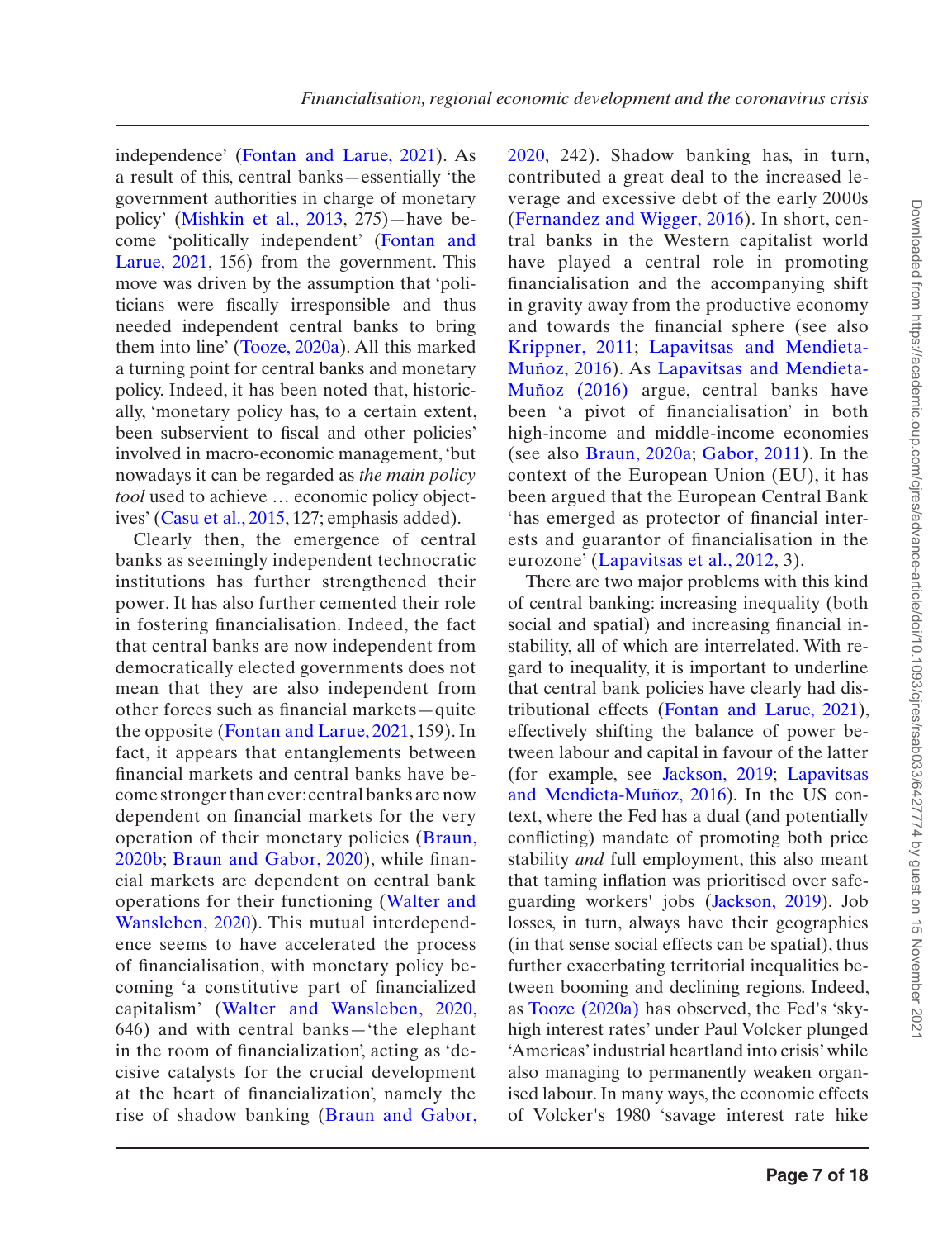on the steelworkers of the Rust Belt' ([Tooze,](#page-17-5)  [2020a\)](#page-17-5) are still felt today.

With regard to the financial instability issue, it is clear in retrospect that the post-1980s monetary regime helped to create a financialised economic model that was unsustainable. This fully manifested itself in 2007/2008 with the onset of the Global Financial Crisis (GFC). Central bank policies, for example fuelling the credit boom by keeping interest rates too low for too long, are frequently cited as a major contributing factor to the subsequent bust (for example, [Lanchester, 2010\)](#page-15-11). However, the involvement of central banks in this financialisation-induced crisis clearly runs much deeper. Remarkably, the mutual interdependence between central banks and financial markets—instead of being disrupted—was further strengthened by the crisis.

Indeed, colossal interventions by the leading central banks prevented a systemic failure: financial markets and the 'real economy' would have collapsed completely without robust central bank actions. These included ultra-low interest rates and massive injections of liquidity via Quantitative Easing (QE) programmes. The Fed led the way by injecting some \$4.4 trillion into financial markets via its QE programmes between 2009 and 2014 alone, with another \$2.8 trillion added by the ECB and yet more by the Bank of England and the Bank of Japan ([Jackson, 2019](#page-15-15); [Tooze, 2018\)](#page-17-12). These interventions show just how central the central banks have become to the survival of contemporary capitalist economies. Yet, it is important to note that these interventions only added to the growing mountain of debt, $\frac{1}{1}$  thus making the whole economic system even more vulnerable to any further crisis ([Sokol and Pataccini, 2020,](#page-17-10) 410) and thus also more dependent on future central bank actions. Meanwhile, with interest rates already close to zero, central banks have run out of their traditional ammunition and have become even more dependent on financial markets for the transmission of their increasingly unconventional monetary policy.

The resilience of the post-GFC system has been tested by the 2020 pandemic. The coronavirus-induced crisis has further highlighted and strengthened the role of central banks as saviours of financialised capitalism (see [Sokol and Pataccini, 2020\)](#page-17-10). Indeed, gargantuan interventions by central banks around the world [\(Cavallino and De Fiore, 2020\)](#page-14-15) have, yet again, prevented a total financial and economic meltdown (for example, [Jackson, 2020a](#page-15-1), [2020b;](#page-15-12) [Tooze, 2020b](#page-17-13)). The scale of these interventions has been unprecedented, dwarfing the previous rounds of QE [\(Figure 2\)](#page-7-0). At one stage, the Fed was pumping about \$1 million into the financial system *every second* ([Jackson, 2020b](#page-15-12)). In terms of crisis governance, [Jackson \(2020a\)](#page-15-1) remarks, 'the United States is not a country with a central bank' rather 'it is a central bank with a country'.

The breathtaking size of central bank operations (some of them without upper limit) has been combined with an expanded array of monetary interventions. In the Fed's case it looks like these interventions amount to 'QE infinity' with the US central bank becoming 'the ultimate buyer of last resort' ([MacKenzie,](#page-16-20)  [2020\)](#page-16-20). The crisis has greatly enhanced the toolbox of central banks around the world and further expansion is possible (see Section 5). Key to the current efforts by central banks is massive purchases of sovereign debt, that is, government bonds [\(Gabor 2021\)](#page-15-16), which are essential for the functioning of financial markets



<span id="page-7-0"></span>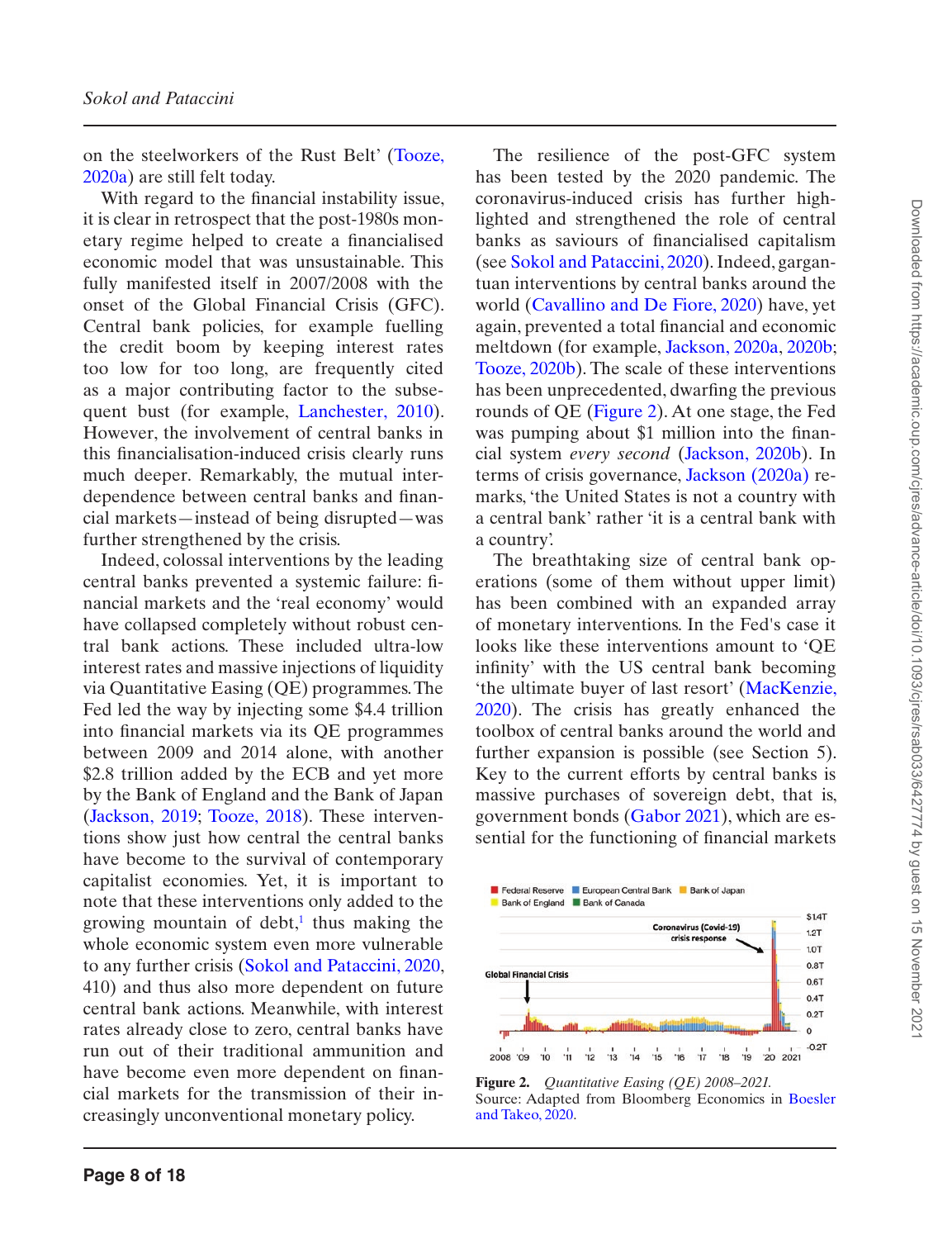([Gabor and Ban, 2016;](#page-15-17) [Gabor and Vestergaard,](#page-15-18)  [2018](#page-15-18)). Simultaneously, these purchases are also reducing the cost of borrowing for governments ([Gabor, 2021](#page-15-16), 22), thus giving fiscal authorities some valuable breathing space. Under these circumstances, the fiscal policies of governments are in effect fully dependent on the monetary actions of central banks. It is no exaggeration to say that, as a consequence of these developments, central banks have become the most powerful economic policy-making institutions in contemporary financialised capitalism (see also [Braun, 2020a;](#page-14-3) [Tooze, 2020a](#page-17-5), for similar arguments).

In order to better illustrate the position of central banks in the contemporary financialised economy, we employ a 'financial chains' per-spective ([Sokol, 2017](#page-17-8); [Sokol and Pataccini,](#page-17-10) [2020](#page-17-10)), which provides a simplified 'model' of financial interactions between key economic players and highlights the central position occupied by the central bank [\(Figure 3](#page-9-0)). Of major importance is financial chain No 13 linking the central bank with financial markets and which includes the provision of liquidity via QE. As [Tooze \(2020a\)](#page-17-5) has observed, liquidity provision is 'the slogan under which central banks now backstop the entire financial system on a nearpermanent basis'. Crucially, central banks were about the only institutions capable of saving the entire economic system when the pandemic hit [\(Sokol and Pataccini, 2020](#page-17-10)).

However, the point we wish to emphasise here is that the above 'financial chains' model needs to be seen in a time-space dimension. Indeed, all financial flows depicted in [Figure 3](#page-9-0) are unfolding in time and over space. Monetary actions (that is, the financial flows emanating from the central bank) make their impacts in concrete geographies (places) and over particular timescales. We suggest that the gargantuan interventions implemented by the central banks during the pandemic crisis are likely to make the spatial implications of monetary policies even more pronounced—even though, at this point, we cannot be certain of their exact shape or the concrete timeframes at which these will manifest themselves. What we do know is that these interventions are happening precisely at a moment when spatial divides in general, and regional disparities in particular, are likely to deepen ([Sokol and Pataccini, 2020](#page-17-10)). The issue is of critical importance to monetary unions such as the eurozone, whose spacemonetary challenges will be examined in turn.

## **The ECB and space-monetary challenges of the eurozone**

The European Central Bank is 'the second-most important central bank in the world' [\(Tooze,](#page-17-5)  [2020a](#page-17-5)) and, according to [Mishkin et al. \(2013](#page-16-19), 290), 'the most independent central bank in the world'. Yet, the ECB is also one of the youngest central banks in the world. Established under the Treaty on European Union (the Maastricht Treaty), it came to full light in January 1999 with the introduction of the euro as the single  $\text{currency}^2$  for the participating countries of the Economic and Monetary Union (EMU) ([Mishkin et al., 2013,](#page-16-19) 286). As such, the ECB is also, in many ways, a unique central bank with a unique set of (space-)monetary challenges.

One of the unique features of the ECB is the fact that it does not have a country: the state is missing (cf. [Figure 3](#page-9-0)). Indeed, there is no European central state to speak of, despite decades of political integration among European nations. In this sense, the European integration project is incomplete and asymmetric, with the monetary arrangements curiously running well ahead of fiscal and political arrangements. Thus, unlike any other central bank, the ECB does not have a government (or Treasury) to liaise with (and so financial chain No 9 depicted in [Figure 3](#page-9-0) is missing too). This also raises the issue of legitimacy and representativeness (for example, [Clark,](#page-14-17) [2015\)](#page-14-17). The absence of a central European state also means that there are no sovereign 'EU-government' bonds for the ECB to sell or buy, and neither is there an EU-wide fiscal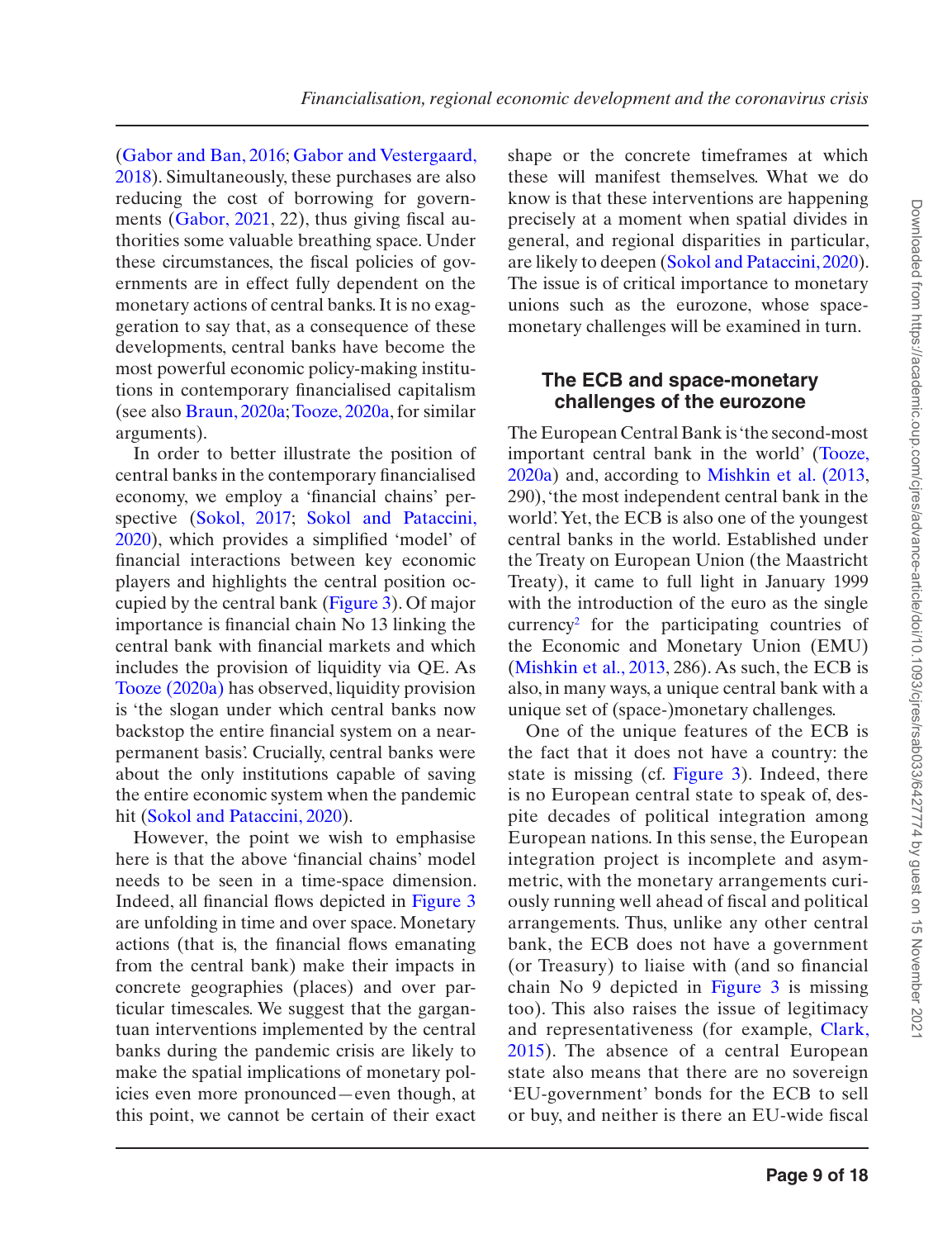

#### Legend:

chain 1: labour value / wages; household consumption; chain 2: personal taxes / welfare payments; chain 3: bank lending to households / debt repayments by households; household savings / interest on savings; chain 4: investments by households / returns; chain 5: bank lending to firms / debt repayments by firms; chain 6: corporate taxes / state subsidies and bailouts; chain 7: investments / returns; chain 8: government borrowing from banks / repayments; chain 9: government borrowing from the central bank / repayments (or monetary financing); chain 10: government borrowing from financial markets / repayments; chain 11: bank borrowing from the central bank / repayments; chain 12: bank investments and borrowing via financial markets; chain 13: central bank interventions on financial markets (e.g. quantitative easing)

<span id="page-9-0"></span>**Figure 3.** *Financial chains in a financialised economy.* Source: Adapted from [Sokol \(2013](#page-17-4), 508); [Sokol and Pataccini \(2020,](#page-17-10) 405).

policy to complement the ECB's monetary actions (as fiscal policies remain the domain of national governments, albeit under strict EMU fiscal rules that are not helping the periphery). Finally, there is no pan-European

automatic fiscal stabilisation mechanism, which, as discussed earlier, is considered one of the pre-conditions for an optimum currency area[3](#page-13-5) (see also [Fingleton et al., 2015](#page-14-4); [Martin,](#page-16-4)  [2001a](#page-16-4)). All this creates significant challenges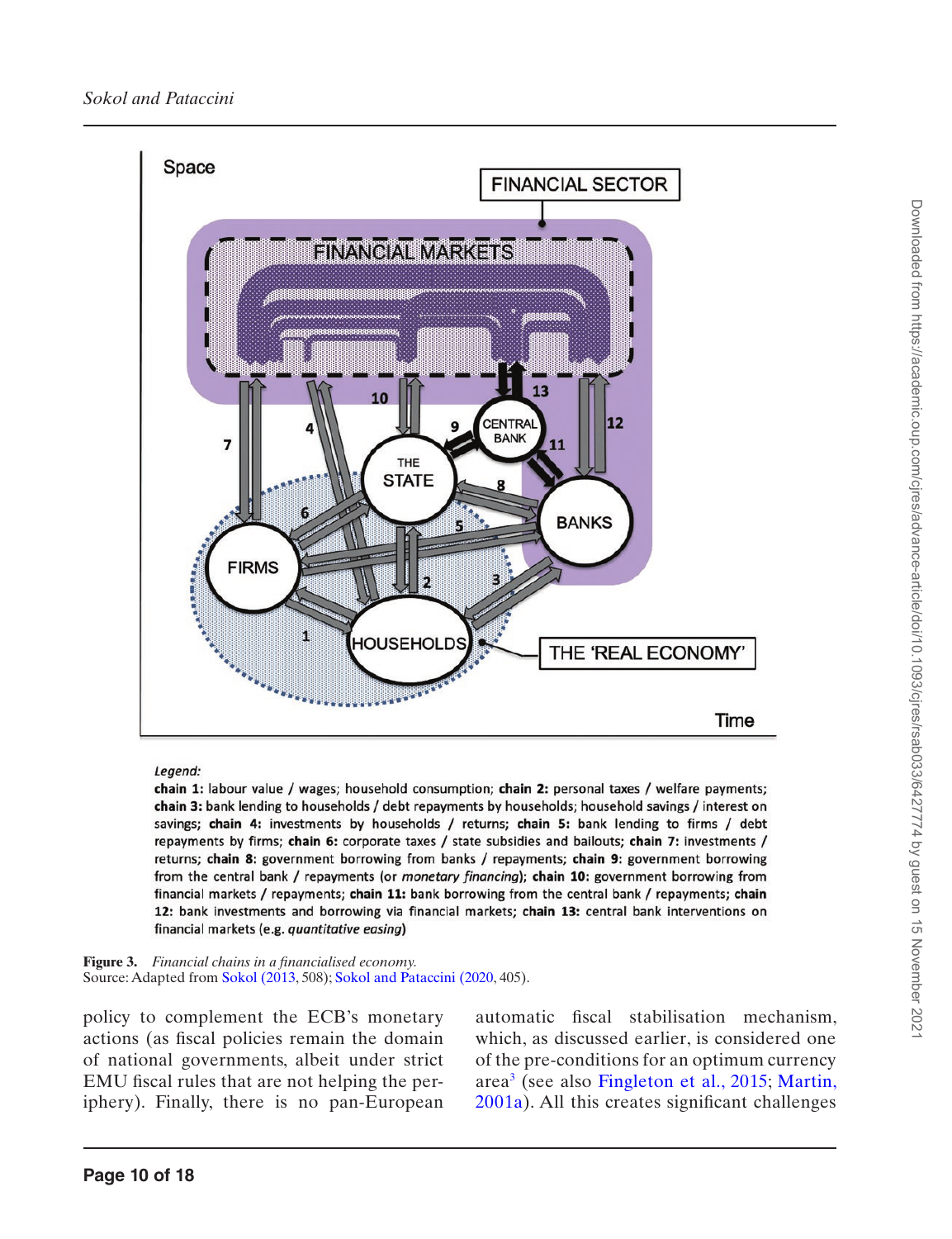for the operation of the ECB and contributes to space-monetary tensions.

Further challenges stem from a geographical mismatch between the eurozone and the European Union. Indeed, as of 2021, only 19 countries (of 27 EU countries) have joined the euro area.[4](#page-13-6) This means that the ECB's monetary policy is not automatically transmitted over the entire territory of the European Union. On the other hand, there are countries outside the eurozone, or indeed outside the EU, that unilaterally use the euro as a currency. What we have here, therefore, is a complex monetary space.

This complexity creates challenges—for example with regard to cross-border banking (and lending): in some cases, banks based in eurozone countries operate subsidiaries in non-eurozone countries, while in other cases, banks from non-eurozone countries have subsidiaries in eurozone countries. Furthermore, the transmission of the ECB's monetary policy can be challenging *within* the eurozone itself. Indeed, it is well known that, from the outset, the eurozone has been marked by a major economic divide between the 'core' (Austria, Belgium, Finland, Germany, Luxembourg and the Netherlands) and the 'periphery' (Greece, Ireland, Italy, Portugal and Spain), with France in between (for example, see [Gräbner et al.,](#page-15-19) [2020\)](#page-15-19)—far from ideal as an optimum currency area. Subsequent expansions of the eurozone beyond this original group of 12 countries<sup>[5](#page-13-7)</sup> only added to its already significant heterogeneity[,6](#page-13-8) with the level of diversity even higher at the regional level (for example, see [Fingleton et al.,](#page-14-4)  [2015](#page-14-4)).

The resilience of this diverse monetary union was tested to the limit by the Global Financial Crisis of 2008, and the economic-geographical diversity (especially the imbalance between the northern 'core' and the southern 'periphery') clearly played a major role in the ensuing 'Euro crisis' (for example, see [Celi et al., 2018](#page-14-2); [Christopherson et al., 2015;](#page-14-18) [Gräbner et al.,](#page-15-19) [2020](#page-15-19); [Hadjimichalis, 2011](#page-15-20); [Lapavitsas et al.,](#page-16-14)  [2010](#page-16-14)). What is important to note here is that the developments in the core and periphery are structurally interdependent [\(Overbeek, 2012](#page-16-21); [Stockhammer and Kohler, 2020](#page-17-14)) and that ECB monetary policies seem to have exacerbated internal eurozone imbalances by fuelling debtdriven growth in the periphery (with the credit from the core), thus deepening the conditions for the crisis (for example, [Gräbner et al., 2020](#page-15-19), 657–659; [Lapavitsas et al., 2010,](#page-16-14) 350–356; [Rossi,](#page-17-9)  [2013](#page-17-9)). Moreover, the crisis only served to further deepen the core-periphery divides, both at the level of national economies ([Celi et al.,](#page-14-2) [2018](#page-14-2); [Gräbner et al., 2020\)](#page-15-19) and at the regional economic level ([Fingleton et al. 2015\)](#page-14-4), with parts of the eurozone running 'the risk of perpetual crisis' [\(Christopherson et al., 2015,](#page-14-18) 846).

Apart from slashing its interest rate, the response from the ECB to the crisis (following much earlier moves by the Fed and the Bank of England) was to eventually unleash a QE programme in 2015 (see [Figure 2](#page-7-0)), in the hope that the additional liquidity would further reduce interest rates and make borrowing cheaper[.7](#page-13-9) The expected Europe-wide economic recovery has never fully materialised (for example, see [Gräbner et al., 2020](#page-15-19)) but the ECB's whateverit-takes actions did help to temporarily stabilise the eurozone. Through these crisis interventions, the ECB greatly enhanced its position as the most important economic policy-making body in Europe while also highlighting the spatial-monetary tensions within the eurozone.

The recent German Constitutional Court's ruling on the ECB's 2015 QE programme ([Bodoni, 2020](#page-14-19); [Sandbu, 2020a](#page-17-15)) only serves to underline the matter. Indeed, the key complaint is precisely that the ECB has overstepped its mandate by venturing from its narrow 'monetary policy' remit into the realm of 'economic policy' (see [Tooze, 2020a](#page-17-5) for a detailed discussion). Leaving aside the legal controversy, the German judges also stated the obvious: the monetary policy decisions made by the ECB at the *European* level has economic policy effects for *national* economies in the eurozone just as the Bank of England's policy decisions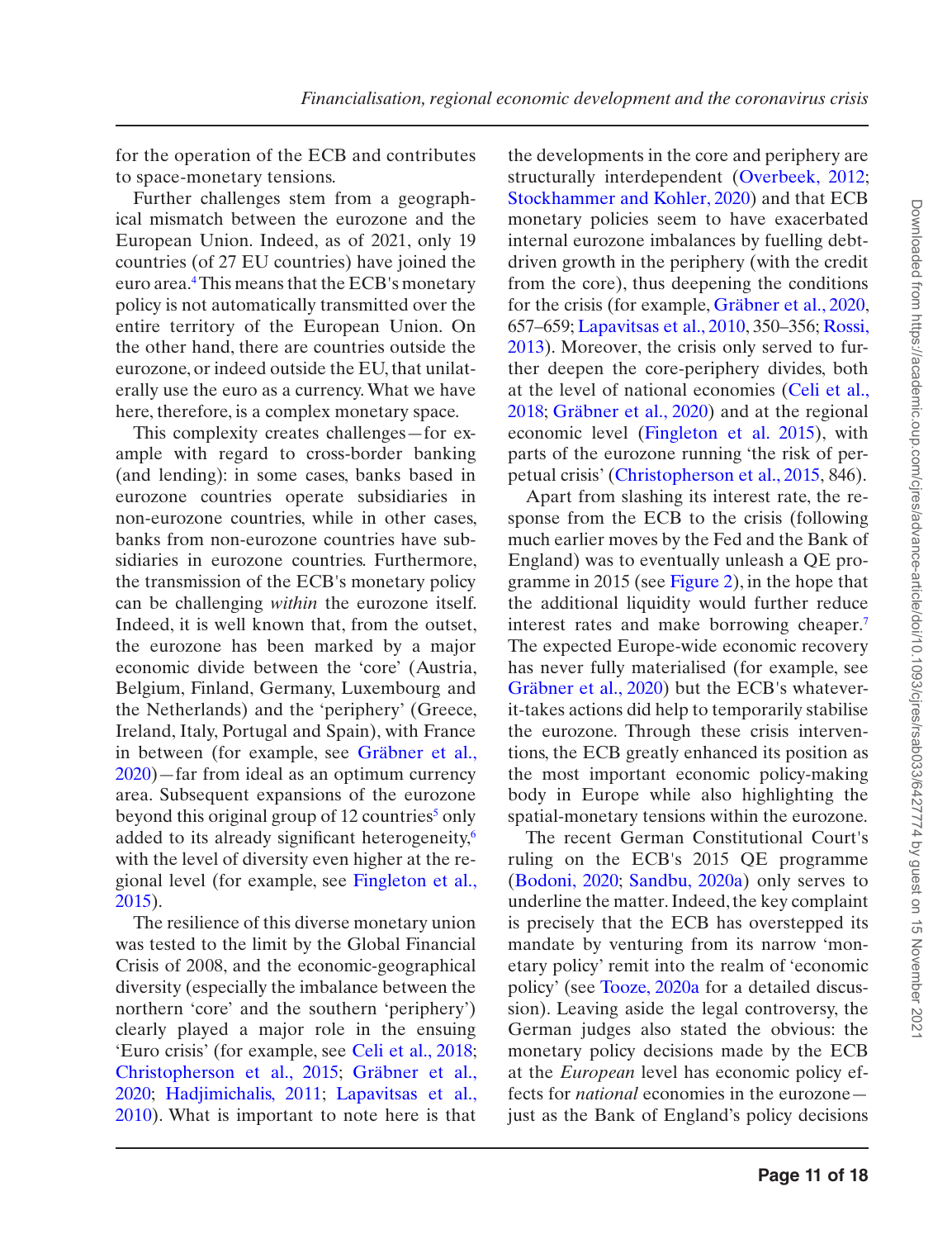taken at the national level would have for regional economies in the UK (for example, see [Dow and Montagnoli, 2007\)](#page-14-20). Spatial tensions caused by monetary interventions are hard to dispute (see also [Rodríguez-Fuentes and Dow,](#page-16-15)  [2003](#page-16-15); [Tuori, 2016\)](#page-17-16). Our point is that the spatial implications of central bank actions will become even more prominent in the wake of the pandemic-induced crisis.

## **Policy options and the coronavirus crisis: towards spatial monetary policy?**

It could be argued that the Covid-19 pandemic has opened a new chapter in central banking and monetary policy. Central banks have been 'single-handedly saving the day' yet again, while becoming 'more powerful that ever' ([Tooze, 2020a](#page-17-5)). However, because of this, 'pandemic central banking' [\(Lane, 2020](#page-15-21)) has also attracted increasing interest from critical scholars and opened up a much-needed debate on the role of central banks in financialised capitalism. Echoing calls made by a growing number of scholars (for example, [Braun, 2020a;](#page-14-3) [Braun](#page-14-21)  [et al., 2020](#page-14-21); [Fontan and Larue, 2021](#page-14-8); [Mazzucato](#page-16-22)  [et al., 2020;](#page-16-22) [Ryan-Collins, 2020](#page-17-17); [Tooze, 2020a\)](#page-17-5), we argue that the crisis presents an opportunity to challenge the established policy paradigms and to reconsider the remit of central banks. Indeed, if we accept the premise that central banks are now key economic policy-making institutions, we need to make sure that their mission is aligned with societal needs and the challenges we are facing. Our key point here is that, in addition to economic, social and environmental concerns, the new remit of central banks must also include spatial considerations.

We suggest that, in the case of the ECB, this would mean that its mandate is fully realigned with the EU objectives of social cohesion (including employment), environmental sustainability (low-carbon economy) and, importantly, territorial cohesion. In pursuing these objectives, the ECB should be willing to deploy creative unconventional approaches (see below). Importantly, the spatial dimensions of any monetary intervention should be carefully considered in order to support territorial cohesion. One way or another, a progressive agenda for regional development in Europe and elsewhere must recognise the central bank as the most important economic policy-making institution, and monetary policy as a key element of spatial policy. Conversely, monetary policy should incorporate balanced territorial development as one of its goals. In the case of the eurozone, embracing an explicit spatial agenda could be seen as a matter of self-preservation: growing spatial polarisation could tear the monetary union apart. What the eurozone needs is a 'spatial monetary policy', working in concert with reinvigorated fiscal policies.

There are a number of unconventional tools that could potentially be mobilised to achieve the above objectives. Importantly, such tools need to recognise the extraordinary power that central banks now have, but use it to fulfil positive societal aims. This means that, rather than providing unlimited support for financial markets and banks, monetary policy could directly support households, firms and/or governments. A direct monetary support for governments is a hallmark of the Modern Monetary Theory  $(MMT)<sup>8</sup>$  that is currently gaining traction in unorthodox economic circles (for example, [Kelton, 2020;](#page-15-22) [Mitchell et al., 2019;](#page-16-23) [Wray, 2020\)](#page-17-18). At the heart of the MMT is a recognition that a sovereign central bank can, technically, create an unlimited supply of (electronic) money and pass it on to the Government/Treasury for spending—a process that is sometimes referred to as 'monetary financing' (see also [Diessner,](#page-14-22)  [2020\)](#page-14-22). In effect, this is financial chain No 9 in [Figure 3](#page-9-0), but without the need to pay back. Indeed, there is nothing to repay—*pure* monetary financing is not a loan: new money is created, but without corresponding debt[.9](#page-13-11)

The attractiveness of such an approach is clear. In the case of the eurozone/EU, this could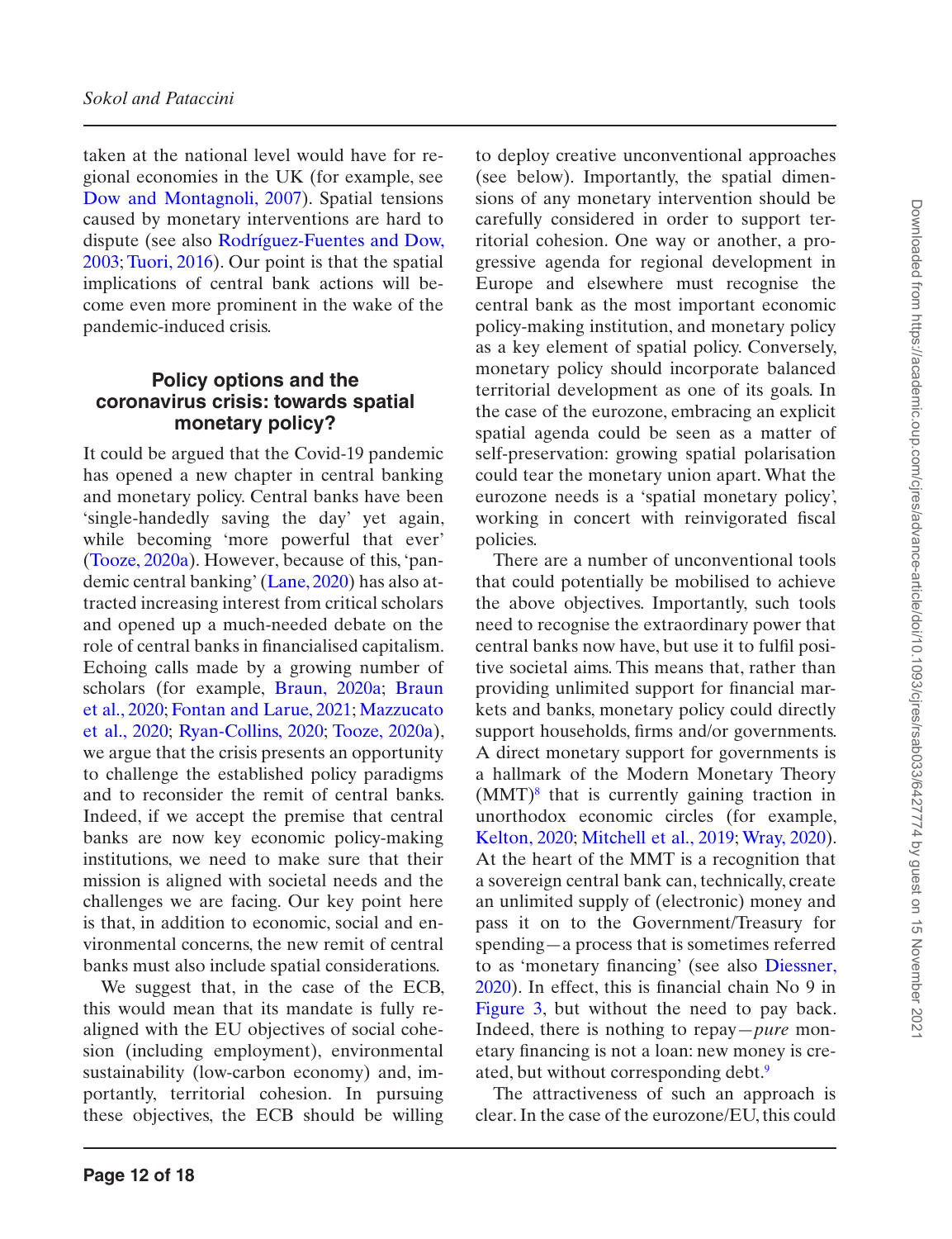provide breathing space for already heavily indebted peripheral countries (provided that legal hurdles for the ECB to do this are overcome). Such monetary financing would be a radical departure from the ECB's current approach which only encourages increased sovereign indebtedness through ultra-low (or even negative) interest rates. The opponents of the MMT (for example, [Buiter, 2020;](#page-14-23) [Issing, 2020;](#page-15-23) [Rogoff,](#page-17-19) [2020\)](#page-17-19) most frequently evoke the spectre of the ensuing inflation as a key problem. However, it appears that in the post-pandemic world it is a devastating *deflation* that we need to worry about [\(Jackson, 2020b;](#page-15-12) see also [Galbraith, 2021](#page-15-24); [Stiglitz, 2021\)](#page-17-20). Monetary financing, therefore, would make macro-economic sense, while at the same time it could support a range of social goals (full employment), environmental measures (green transition) measures and, we would add, spatial objectives (balanced territorial development). An MMT-style monetary policy, of course, cannot achieve these goals on its own—but it could provide the necessary funds for fiscal authorities to act, blurring the fiscal/ monetary policy boundaries in the process.<sup>[10](#page-13-12)</sup>

A slightly different version of monetary financing is for a central bank to create (electronic) money and pass it on directly to either firms or households—so-called *helicopter money* [\(Diessner, 2020](#page-14-22); [Fontan and](#page-14-8) [Larue, 2021](#page-14-8); [Jourdan, 2020](#page-15-25); [Sandbu, 2020b](#page-17-21)). Helicopter money for households is sometimes also referred to as *People's QE* or *QE for people* (for example, [Jackson, 2020b](#page-15-12); [Lonergan](#page-16-24) [and Jourdan, 2016](#page-16-24)). As evident from [Figure 3](#page-9-0), currently, there is no direct link between the central bank and either firms or households. Helicoptering money directly to firms or citizens would therefore represent a far-reaching innovation in monetary policy, further blurring the distinction between monetary and fiscal policies. In the eurozone, such a '(quasi-)fiscal' ([Diessner, 2020,](#page-14-22) 9) monetary financing intervention may be a way around the problem of the absence of a central European state and the lack of common fiscal policy. The relative

independence of the ECB may be an advantage here—the bank may be better placed than any of its peers to introduce innovative monetary policies and to pioneer new tools. It seems that the ECB could implement some of these within its current legal mandate (Diessner, [2020](#page-14-22); [Lonergan and Jourdan, 2016](#page-16-24)), although a 'new monetary constitution' ([Tooze, 2020a](#page-17-5)) involving a radical re-think of central banks' remit may be preferable.

There is a range of other innovative interventions that may be available to the ECB and other central banks (for example, see [Fontan](#page-14-8)  [and Larue, 2021;](#page-14-8) [Lonergan, 2020](#page-16-25); [Lonergan and](#page-16-26) [Greene, 2020](#page-16-26)). However, the point we want to emphasise is that any such policy interventions will be incomplete without considering their spatial impacts. For instance, instead of blanket, spatially blind money drops, central banks may need to come up with carefully calibrated, territorially minded or spatially-targeted helicopter money, as part of their 'spatial monetary' policy. Also, the idea of 'dual interest rates' ([Lonergan](#page-16-26)  [and Greene, 2020\)](#page-16-26) could be implemented differently in different regions of the eurozone, in line with their regional needs. In addition, bonds to finance investment in less favoured regions could be issued by a development bank (in the EU this could be the European Investment Bank) and bought by the central bank (the ECB). $<sup>11</sup>$  There may be further policy</sup> options with strong spatial element that could (and should) be explored.

### **Conclusion**

In this paper, we have highlighted the fact that central banks have become the most powerful economic policy-making bodies in crisis-ridden financialised capitalism. Further, we have argued that, hand in hand with the increasing power of central banks, the spatial effects of monetary interventions are likely to become more significant. The economic fallout of the 2020 pandemic will exacerbate existing spatial inequalities at all geographical scales, while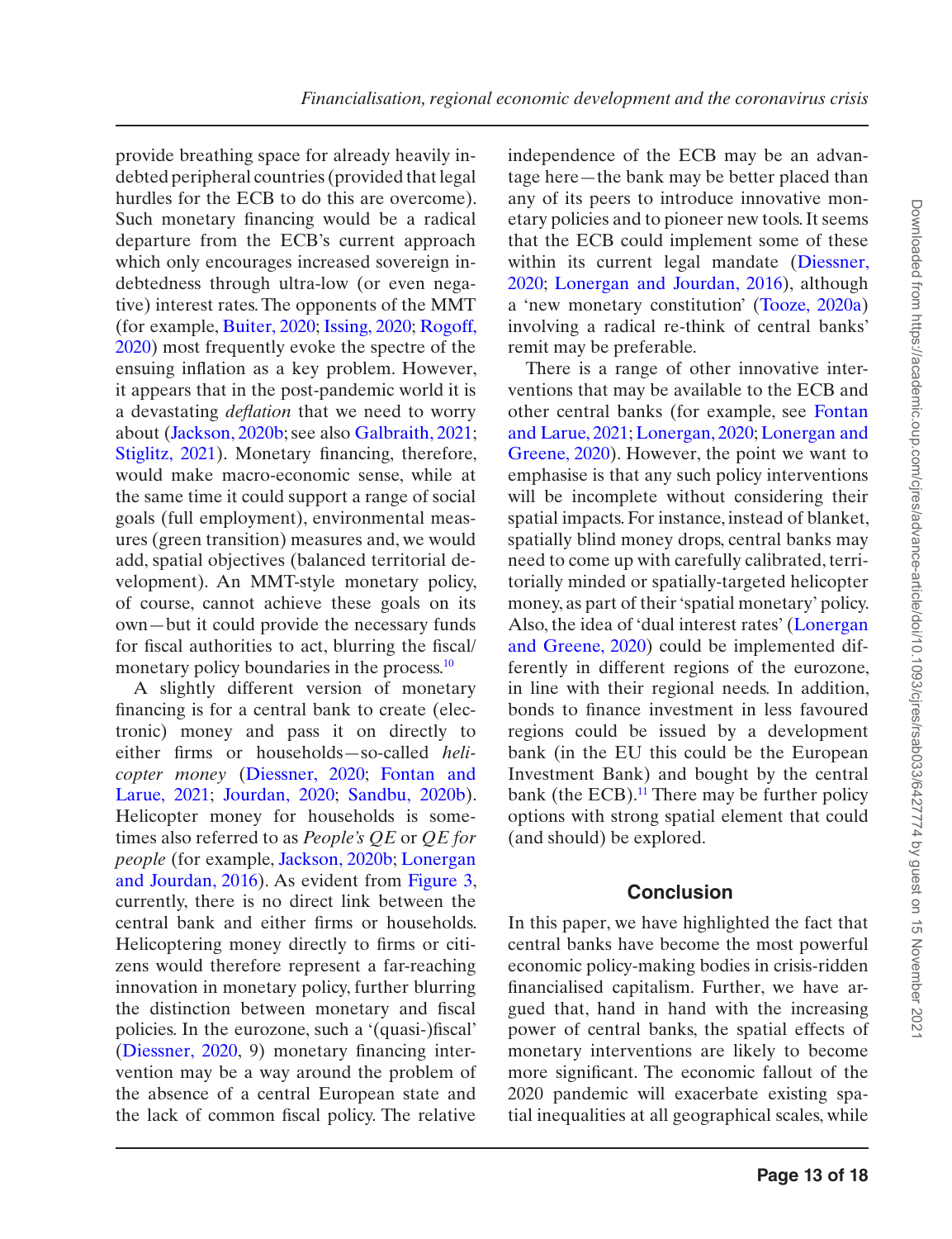the spatial implications of monetary policies will become even more visible. The enormous power of central banks with regard to spatial development requires urgent attention: what central banks do, and how they do it, matters a lot for uneven geographical development. We thus argue that a progressive agenda for regional economic development must recognise the monetary actions of central banks as a key tool in supporting territorially balanced development. Simultaneously (and alongside economic, social and environmental concerns), monetary policy must embrace spatial considerations. In other words, 'spatial monetary policy' is needed, operating in coordination with fiscal and other policies. Echoing calls by [Martin \(2001b\)](#page-16-27) for a 'policy turn' in geography, we suggest that exploring the options for 'spatial monetary policy' provides a crucial opportunity for economic and financial geographers to make a difference in the real world.

### **Endnotes**

<span id="page-13-3"></span> $<sup>1</sup>$  It is worth noting that not all forms of debt (public)</sup> private/domestically owned/foreign owned) inevitably increase the risk of crisis. But it is well known that for weaker economies debt can become unsustainable, with a vicious debt spiral engulfing both public and private debt.

<span id="page-13-4"></span><sup>2</sup> First as an 'invisible' currency and from January 2002 as cash.

<span id="page-13-5"></span><sup>3</sup> The issue is compounded by relatively low labour mobility within the EU.

<span id="page-13-6"></span><sup>4</sup> [https://www.ecb.europa.eu/euro/intro/html/index.](https://www.ecb.europa.eu/euro/intro/html/index.en.html) [en.html.](https://www.ecb.europa.eu/euro/intro/html/index.en.html)

<span id="page-13-7"></span><sup>5</sup> Eleven countries formed the eurozone in 1999 with Greece joining two years later in 2001.

<span id="page-13-8"></span><sup>6</sup> Slovenia joined the eurozone in 2007, followed by Cyprus and Malta (in 2008), Slovakia (2009), Estonia (2011), Latvia (2014) and Lithuania (2015).

<span id="page-13-9"></span><sup>7</sup> [https://www.ecb.europa.eu/explainers/show-me/](https://www.ecb.europa.eu/explainers/show-me/html/app_infographic.en.html) [html/app\\_infographic.en.html](https://www.ecb.europa.eu/explainers/show-me/html/app_infographic.en.html).

<span id="page-13-10"></span><sup>8</sup> See [Epstein \(2019b\)](#page-14-24) for a detailed account of the emergence of MMT, its theoretical origins and a 'policy critique'.

<span id="page-13-11"></span><sup>9</sup> In a similar way, the UK government has availed of its 'Ways and Means' facility at the Bank of England to draw down funds to fight the pandemic in 2020, but here the money is (at least formally) expected to be repaid at some stage (see [https://www.](https://www.bankofengland.co.uk/news/2020/april/hmt-and-boe-announce-temporary-extension-to-ways-and-means-facility) [bankofengland.co.uk/news/2020/april/hmt-and](https://www.bankofengland.co.uk/news/2020/april/hmt-and-boe-announce-temporary-extension-to-ways-and-means-facility)[boe-announce-temporary-extension-to-ways-and](https://www.bankofengland.co.uk/news/2020/april/hmt-and-boe-announce-temporary-extension-to-ways-and-means-facility)[means-facility](https://www.bankofengland.co.uk/news/2020/april/hmt-and-boe-announce-temporary-extension-to-ways-and-means-facility)).

<span id="page-13-12"></span><sup>10</sup>It is important to note that all currencies (including the euro) are part of the international hierarchy of money (currently dominated by the US dollar). Any MMT-style intervention will thus affect, and be affected by, the international political economy (see also [Epstein, 2019b](#page-14-24)). It is therefore likely that some sort of international (global) arrangement would need to be put in place to facilitate the process of direct monetary financing.

<span id="page-13-13"></span>11We thank one of our reviewers for highlighting this particular option.

## **Acknowledgements**

This research has received funding from the European Research Council (ERC) Consolidator Grant under the European Union's Horizon 2020 research and innovation programme (grant agreement no. 683197—project GEOFIN: Western Banks in Eastern Europe: New Geographies of Financialisation,<https://geofinresearch.eu>), and from the European Regional Development Fund (ERDF) via PostDocLatvia (project agreement no. 1.1.1.2/ VIAA/3/19/491). We are grateful to two anonymous reviewers for useful comments. Any remaining omissions or errors are ours.

#### **References**

- <span id="page-13-2"></span>Aalbers, M. B. (2008) The financialization of home and the mortgage market crisis, *Competition & Change*, **12**: 148–166.
- <span id="page-13-0"></span>Aalbers, M. B. (2016) *The Financialization of Housing: A Political Economy Approach*. London and New York: Routledge.
- <span id="page-13-1"></span>Amin, A. and Tomaney, J. (1995) The regional dilemma in a neo-liberal Europe, *European Urban and Regional Studies*, **2**: 171–188.
- Bieri, D. S. (2017) Regulatory space and the flow of funds across the hierarchy of money. In R. Martin and J. Pollard (eds.) *Handbook on the Geographies of Money and Finance*, pp. 377–414. Cheltenham, UK and Northampton, MA: Edward Elgar.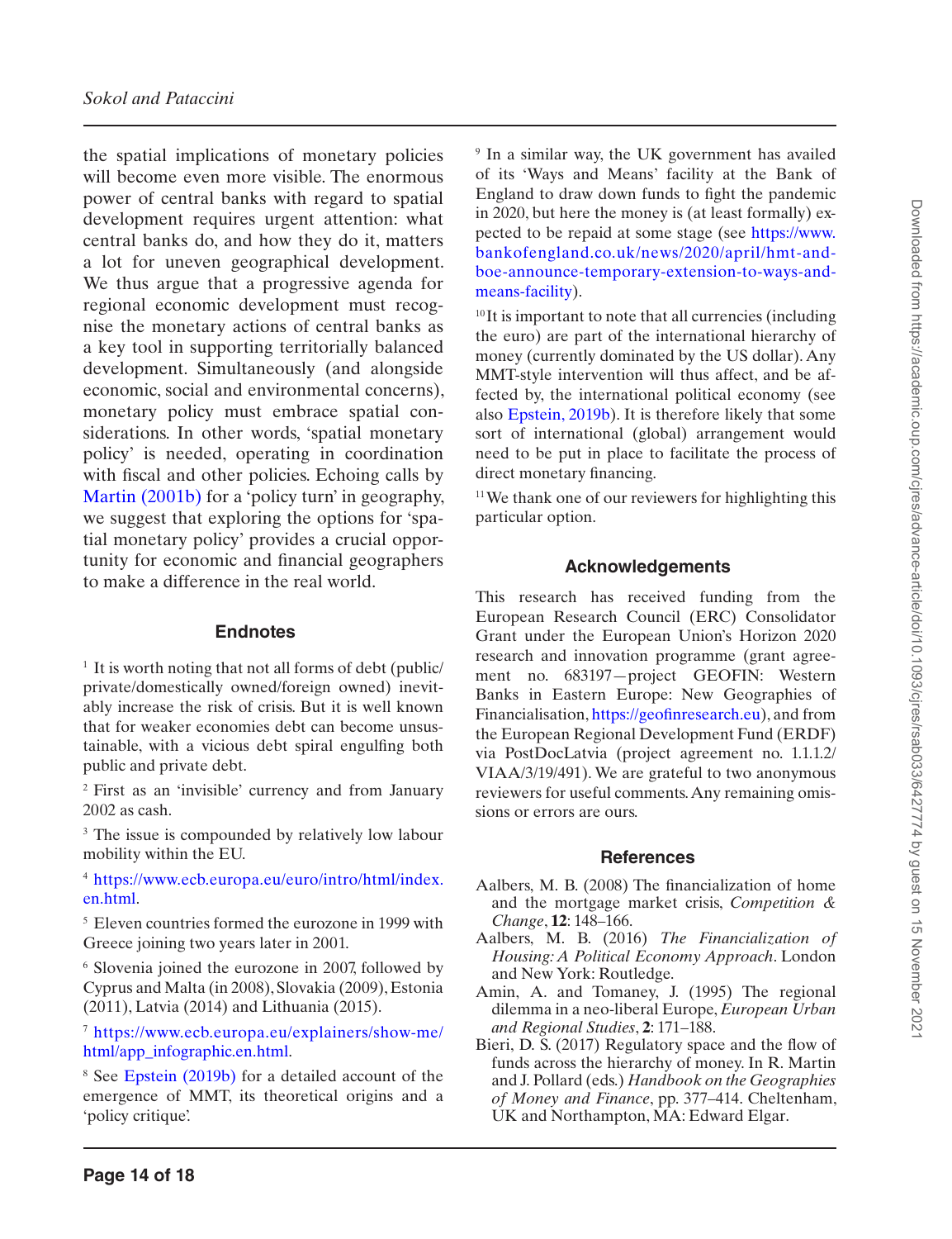- <span id="page-14-19"></span>Bodoni, S. (2020) EU Court Faces 'Declaration of War' From German Top Judges. Bloomberg, 5 May. Available online at: [https://www.bloomberg.](https://www.bloomberg.com/news/articles/2020-05-05/eu-court-faces-declaration-of-war-from-germany-s-top-judges?sref=lhFfLd3e) [com/news/articles/2020-05-05/eu-court-faces](https://www.bloomberg.com/news/articles/2020-05-05/eu-court-faces-declaration-of-war-from-germany-s-top-judges?sref=lhFfLd3e)[declaration-of-war-from-germany-s-top](https://www.bloomberg.com/news/articles/2020-05-05/eu-court-faces-declaration-of-war-from-germany-s-top-judges?sref=lhFfLd3e)[judges?sref=lhFfLd3e](https://www.bloomberg.com/news/articles/2020-05-05/eu-court-faces-declaration-of-war-from-germany-s-top-judges?sref=lhFfLd3e) [Accessed 11 May 2020].
- <span id="page-14-16"></span>Boesler, M. and Takeo, Y. (2020) The Fed Is Buying \$41 Billion of Assets Daily and It's Not Alone. Bloomberg, 21 April 2020. Available<br>online at: https://www.bloomberg.com/news/ [https://www.bloomberg.com/news/](https://www.bloomberg.com/news/articles/2020-04-21/the-fed-is-buying-41-billion-of-assets-daily-and-it-s-not-alone?sref=lhFfLd3e) [articles/2020-04-21/the-fed-is-buying-41-billion](https://www.bloomberg.com/news/articles/2020-04-21/the-fed-is-buying-41-billion-of-assets-daily-and-it-s-not-alone?sref=lhFfLd3e)[of-assets-daily-and-it-s-not-alone?sref=lhFfLd3e](https://www.bloomberg.com/news/articles/2020-04-21/the-fed-is-buying-41-billion-of-assets-daily-and-it-s-not-alone?sref=lhFfLd3e) [Accessed 25 April 2020].
- <span id="page-14-7"></span>Borch, C., and Wosnitzer, R. (eds.) (2021) *The Routledge Handbook of Critical Finance Studies*. London and New York: Routledge.
- <span id="page-14-3"></span>Braun, B. (2020a) Socialize Central Bank Planning. Progressive International, 18 May.<br>Available online at: https://progressive. [https://progressive.](https://progressive.international/blueprint/4a74c8a1-1f68-46bb-bc72-a7921b94a376-benjamin-braun-socialize-central-bank-planning/en) [international/blueprint/4a74c8a1-1f68-46bb-bc72](https://progressive.international/blueprint/4a74c8a1-1f68-46bb-bc72-a7921b94a376-benjamin-braun-socialize-central-bank-planning/en) [a7921b94a376-benjamin-braun-socialize-central](https://progressive.international/blueprint/4a74c8a1-1f68-46bb-bc72-a7921b94a376-benjamin-braun-socialize-central-bank-planning/en)[bank-planning/en](https://progressive.international/blueprint/4a74c8a1-1f68-46bb-bc72-a7921b94a376-benjamin-braun-socialize-central-bank-planning/en) [Accessed 18 May 2020].
- <span id="page-14-13"></span>Braun, B. (2020b) Central banking and the infrastructural power of finance: the case of ECB support for repo and securitization markets, *Socio-Economic Review*, **18**: 395–418.
- <span id="page-14-1"></span>Braun, B. and Gabor, D. (2020) Central banking, shadow banking, and infrastructural power. In: P. Mader, D. Mertens, and N. van der Zwan (eds.) *The Routledge International Handbook of Financialization,* pp. 241–252. London and New York: Routledge.
- <span id="page-14-21"></span>Braun, B., Gabor, D. and Lemoine, B. (2020) Enlarging the ECB mandate for the common good and the planet. Social Europe, 8th June. Available online at: [https://www.socialeurope.eu/enlarging](https://www.socialeurope.eu/enlarging-the-ecb-mandate-for-the-common-good-and-the-planet)[the-ecb-mandate-for-the-common-good-and-the](https://www.socialeurope.eu/enlarging-the-ecb-mandate-for-the-common-good-and-the-planet)[planet](https://www.socialeurope.eu/enlarging-the-ecb-mandate-for-the-common-good-and-the-planet) [Accessed 9 June 2020].
- <span id="page-14-23"></span>Buiter, W. (2020) The Problem with MMT. Project Syndicate, 4 May. Available online at: [https://](https://www.project-syndicate.org/commentary/problem-with-modern-monetary-theory-overlooks-money-demand-by-willem-h-buiter-2020-05?barrier=accesspaylog) [www.project-syndicate.org/commentary/](https://www.project-syndicate.org/commentary/problem-with-modern-monetary-theory-overlooks-money-demand-by-willem-h-buiter-2020-05?barrier=accesspaylog) [problem-with-modern-monetary-theory-overlooks](https://www.project-syndicate.org/commentary/problem-with-modern-monetary-theory-overlooks-money-demand-by-willem-h-buiter-2020-05?barrier=accesspaylog)[money-demand-by-willem-h-buiter-2020-](https://www.project-syndicate.org/commentary/problem-with-modern-monetary-theory-overlooks-money-demand-by-willem-h-buiter-2020-05?barrier=accesspaylog) [05?barrier=accesspaylog](https://www.project-syndicate.org/commentary/problem-with-modern-monetary-theory-overlooks-money-demand-by-willem-h-buiter-2020-05?barrier=accesspaylog) [Accessed 10 June 2020].
- <span id="page-14-11"></span>Casu, B., Girardone, C. and Molyneux, P. (2015) *Introduction to Banking*. 2nd edn. Harlow: Pearson.
- <span id="page-14-15"></span>Cavallino, P. and De Fiore, F. (2020) *Central Banks' Response to COVID-19 in Advanced Economies*. BIS Bulletin No 21 (5 June 2020). Basel: Bank for International Settlements. Available online at: <https://www.bis.org/publ/bisbull21.htm>[Accessed on 7 June 2020].
- <span id="page-14-2"></span>Celi, G., Ginzburg, A., Guarascio, D. and Simonazzi, A. (2018) *Crisis in the European*

*Monetary Union: A Core-Periphery Perspective*. London: Routledge.

- <span id="page-14-9"></span>Christophers, B. (2012) Anaemic geographies of financialisation, *New Political Economy*, **17**: 271–291.
- <span id="page-14-18"></span>Christopherson, S., Clark, G. and Whiteman, J.  $(2015)$  Introduction: the Euro crisis and the future of Europe, *Journal of Economic Geography*, **15**: 843–853.
- <span id="page-14-17"></span>Clark, G. (2015) The geography of the European Central Bank: form, functions and legitimacy, *Journal of Economic Geography*, **15**: 855–881.
- <span id="page-14-22"></span>Diessner, S. (2020) *Mainstreaming Monetary Finance in the COVID-19 Crisis*. Brussels, Belgium: PositiveMoney Europe.
- <span id="page-14-6"></span>Dosi, G., Roventini, A. and Russo, E. (2020) Public policies and the art of catching up: matching the historical evidence with a multicountry agentbased model, *Industrial and Corporate Change*, doi:[10.1093/icc/dtaa057](https://doi.org/10.1093/icc/dtaa057)
- <span id="page-14-5"></span>Dow, S. (2020) Financialization, money and the state. In: P. Mader, D. Mertens, and N. van der Zwan (eds.) *The Routledge International Handbook of Financialization*, pp. 56–67. London and New York: Routledge.
- <span id="page-14-20"></span>Dow, S. and Montagnoli, A. (2007) The regional transmission of UK monetary policy, *Regional Studies*, **41**: 797–808.
- Dow, S. and Rodríguez-Fuentes, C. (1997) Regional finance: a survey, *Regional Studies*, **31**: 903–920.
- <span id="page-14-0"></span>Epstein, G. A. (ed.) (2005) *Financialization and the World Economy*. Cheltenham: Edward Elgar.
- <span id="page-14-12"></span>Epstein, G. (2019a) *The Political Economy of Central Banking: Contested Control and the Power of Finance, Selected Essays of Gerald Epstein*. Cheltenham and Northampton, MA: Edward Elgar Publishing.
- <span id="page-14-24"></span>Epstein, G. (2019b) *What's Wrong with Modern Money Theory? A Policy Critique*. London: Palgrave Macmillan.
- <span id="page-14-10"></span>Fernandez, R. and Aalbers, M. (2020) Housing financialization in the global south: In search of a comparative framework, *Housing Policy Debate*, **30**: 680–701.
- <span id="page-14-14"></span>Fernandez, R. and Wigger, A. (2016) Lehman Brothers in the Dutch offshore financial centre: the role of shadow banking in increasing leverage and facilitating debt, *Economy and Society*, **45**: 407–430.
- <span id="page-14-4"></span>Fingleton, B., Garretsen, H. and Martin, R. (2015) Shocking aspects of monetary union: the vulnerability of regions in Euroland, *Journal of Economic Geography*, **15**: 907–934.
- <span id="page-14-8"></span>Fontan, C. and Larue, L. (2021) Central banking. In C. Borch and R. Wosnitzer (eds.) *The Routledge*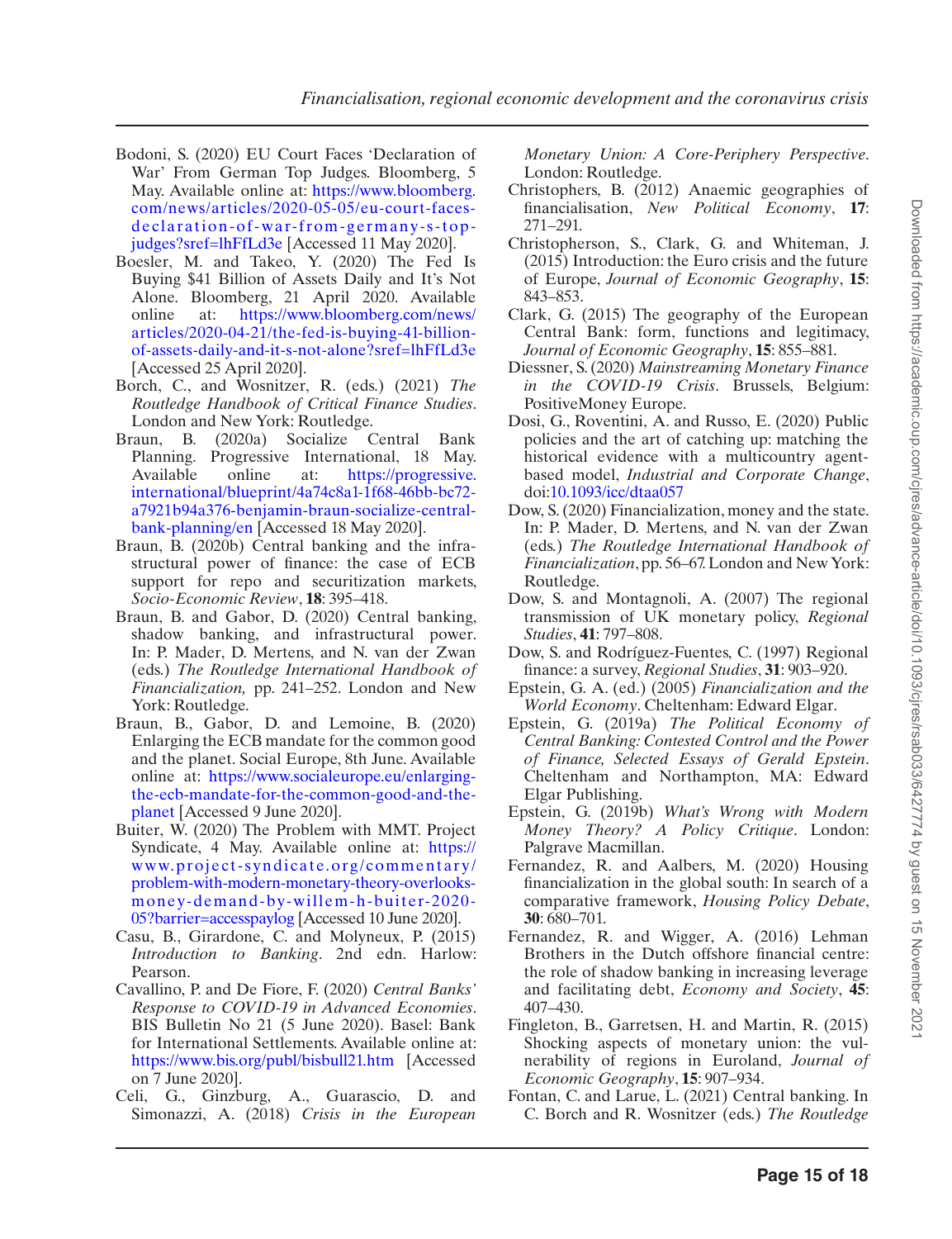*Handbook of Critical Finance Studies*, pp. 154–172. London and New York: Routledge.

- <span id="page-15-9"></span>French, S., Leyshon, A., and Wainwright, T. (2011) Financializing space, spacing financialization, *Progress in Human Geography*, **35**: 798–819.
- <span id="page-15-5"></span>Friedman, M. (1968) The role of monetary policy, *American Economic Review*, **58**: 1–17.
- <span id="page-15-2"></span>Fujita M., Krugman P., Venables A.J. (1999) *The Spatial Economy: Cities, Regions, and International Trade*. Cambridge, MA: The MIT Press.
- <span id="page-15-14"></span>Gabor, D. (2011) *Central Banking and Financialization: A Romanian Account of How Eastern Europe Became Subprime*. Basingstoke: Palgrave.
- <span id="page-15-16"></span>Gabor, D. (2021) *Revolution Without Revolutionaries: Interrogating the Return of Monetary Financing*. Berlin: Finanzwende and Heinrich-Böll-Foundation. Available online at: [https://transformative-responses.org/wp-content/](https://transformative-responses.org/wp-content/uploads/2021/01/TR_Report_Gabor_FINAL.pdf) [uploads/2021/01/TR\\_Report\\_Gabor\\_FINAL.pdf](https://transformative-responses.org/wp-content/uploads/2021/01/TR_Report_Gabor_FINAL.pdf)
- <span id="page-15-17"></span>Gabor, D. and Ban, C. (2016) Banking on bonds: the new links between states and markets, *Journal of Common Market Studies*, **54**(3): 617–635
- <span id="page-15-18"></span>Gabor, D. and Vestergaard, J. (2018) Chasing unicorns: the European single safe asset project, *Competition & Change*, **22**: 139–164.
- <span id="page-15-24"></span>Galbraith, J.K. (2021) The Deeper Anxieties of the Inflation Hawks. Project Syndicate, 3rd June, available online at: [https://www.project-syndicate.](https://www.project-syndicate.org/commentary/larry-summers-weak-inflation-argument-by-james-k-galbraith-2021-06) [org/commentary/larry-summers-weak-inflation](https://www.project-syndicate.org/commentary/larry-summers-weak-inflation-argument-by-james-k-galbraith-2021-06)[argument-by-james-k-galbraith-2021-06](https://www.project-syndicate.org/commentary/larry-summers-weak-inflation-argument-by-james-k-galbraith-2021-06)
- <span id="page-15-8"></span>Gill, I. and Raiser, M. (2012) *Golden Growth: Restoring the Lustre of the European Economic Model*. Washington, DC: World Bank.
- <span id="page-15-19"></span>Gräbner, C., Heimberger, P., Kapeller, J. and Schütz, B. (2020) Is the Eurozone disintegrating? Macroeconomic divergence, structural polarisation, trade and fragility, *Cambridge Journal of Economics*, **44**: 647–669.
- <span id="page-15-20"></span>Hadjimichalis, C. (2011) Uneven geographical development and socio-spatial justice and solidarity: European regions after the 2009 financial crisis, *European Urban and Regional Studies*, **18**: 254–274.
- <span id="page-15-3"></span>Holland, S. (1976) *Capital Versus the Regions*. London and Basingstoke: Macmillan.
- <span id="page-15-6"></span>Issing, O. (2001) The single monetary policy of the European Central Bank: one size fits all, *International Finance*, **4**: 441–62.
- <span id="page-15-23"></span>Issing, O. (2020) The MMT Myth. Project Syndicate, 3 November. Available online at: [https://www.](https://www.project-syndicate.org/commentary/mmt-myth-threat-to-central-bank-independence-by-otmar-issing-2020-11) [project-syndicate.org/commentary/mmt-myth](https://www.project-syndicate.org/commentary/mmt-myth-threat-to-central-bank-independence-by-otmar-issing-2020-11)[threat-to-central-bank-independence-by-otmar](https://www.project-syndicate.org/commentary/mmt-myth-threat-to-central-bank-independence-by-otmar-issing-2020-11)[issing-2020-11](https://www.project-syndicate.org/commentary/mmt-myth-threat-to-central-bank-independence-by-otmar-issing-2020-11) [Accessed 9 November 2020].
- <span id="page-15-15"></span>Jackson, T. (2019) Fed Up: The Impunity of Central Banks. Dissent, Fall 2019. Available online at:

[https://www.dissentmagazine.org/article/fed](https://www.dissentmagazine.org/article/fed-up-the-impunity-of-central-banks)[up-the-impunity-of-central-banks](https://www.dissentmagazine.org/article/fed-up-the-impunity-of-central-banks) [Accessed 27 April 2020].

- <span id="page-15-1"></span>Jackson, T. (2020a) The Sovereign Fed. Dissent, 16 April. Available online at: [https://www.](https://www.dissentmagazine.org/online_articles/the-sovereign-fed) [dissentmagazine.org/online\\_articles/the](https://www.dissentmagazine.org/online_articles/the-sovereign-fed)[sovereign-fed](https://www.dissentmagazine.org/online_articles/the-sovereign-fed) [Accessed 27 April 2020].
- <span id="page-15-12"></span>Jackson, T. (2020b) Terminal Deflation is Coming: Central Banks' Interventions in the Pandemic Economy are Unprecedentedly Vast—and Not Nearly Enough. Foreign Policy, 29 April 2020. Available online at: [https://foreignpolicy.](https://foreignpolicy.com/2020/04/29/federal-reserve-global-economy-coronavirus-pandemic-inflation-terminal-deflation-is-coming/) [com/2020/04/29/federal-reserve-global-economy](https://foreignpolicy.com/2020/04/29/federal-reserve-global-economy-coronavirus-pandemic-inflation-terminal-deflation-is-coming/)[coronavirus-pandemic-inflation-terminal](https://foreignpolicy.com/2020/04/29/federal-reserve-global-economy-coronavirus-pandemic-inflation-terminal-deflation-is-coming/)[deflation-is-coming/](https://foreignpolicy.com/2020/04/29/federal-reserve-global-economy-coronavirus-pandemic-inflation-terminal-deflation-is-coming/) [Accessed 20 May 2020].
- <span id="page-15-25"></span>Jourdan, S. (2020) *Helicopter Money as a Response to the COVID-19 Recession in the Eurozone*. Brussels: Positive Money Europe, 30 March. Available online at: [https://www.positivemoney.](https://www.positivemoney.eu/2020/03/helicopter-money-covid19-report/) [eu/2020/03/helicopter-money-covid19-report/](https://www.positivemoney.eu/2020/03/helicopter-money-covid19-report/) [Accessed 15 July 2020].
- <span id="page-15-4"></span>Kaldor, N. (1980) The foundations of free trade theory and their implications of the current world recession. In E. Malinvaud and J. Fitoussi (eds.) *Unemployment in Western Countries: Proceedings of a Conference held by the International Economic Association at Bischenberg, France*, pp. 85–100. London: Macmillan.
- <span id="page-15-10"></span>Kaltenbrunner, A. and Painceira, J. P. (2018) Subordinated financial integration and financialisation in emerging capitalist economies: the Brazilian experience, *New Political Economy*, **23**, 290–313.
- <span id="page-15-22"></span>Kelton, S. (2020) *The Deficit Myth: Modern Monetary Theory and How to Build a Better Economy*. London: John Murray.
- <span id="page-15-7"></span>Kenen, P. B. (1969) The theory of optimum currency areas: an eclectic view. In R.A. Mundell and A.K. Swoboda (eds.) *Monetary Problems of the International Economy*. Chicago: Chicago University Press.
- <span id="page-15-0"></span>Krippner, G. (2005) The financialization of the American Economy, *Socio-Economic Review*, **3**: 173–208.
- <span id="page-15-13"></span>Krippner, G. (2011) *Capitalizing on Crisis: The Political Origins of the Rise of Finance*. Cambridge, MA: Harvard University Press.
- <span id="page-15-11"></span>Lanchester, J. (2010) *I.O.U.: Why Everyone Owes Everyone and No One Can Pay*. New York: Simon & Schuster.
- <span id="page-15-21"></span>Lane, P. (2020) Pandemic central banking: the monetary stance, market stabilisation and liquidity r by Philip R. Lane, Member of the Executive Board of the ECB, at the Institute for Monetary and Financial Stability Policy Webinar, 19 May 2020).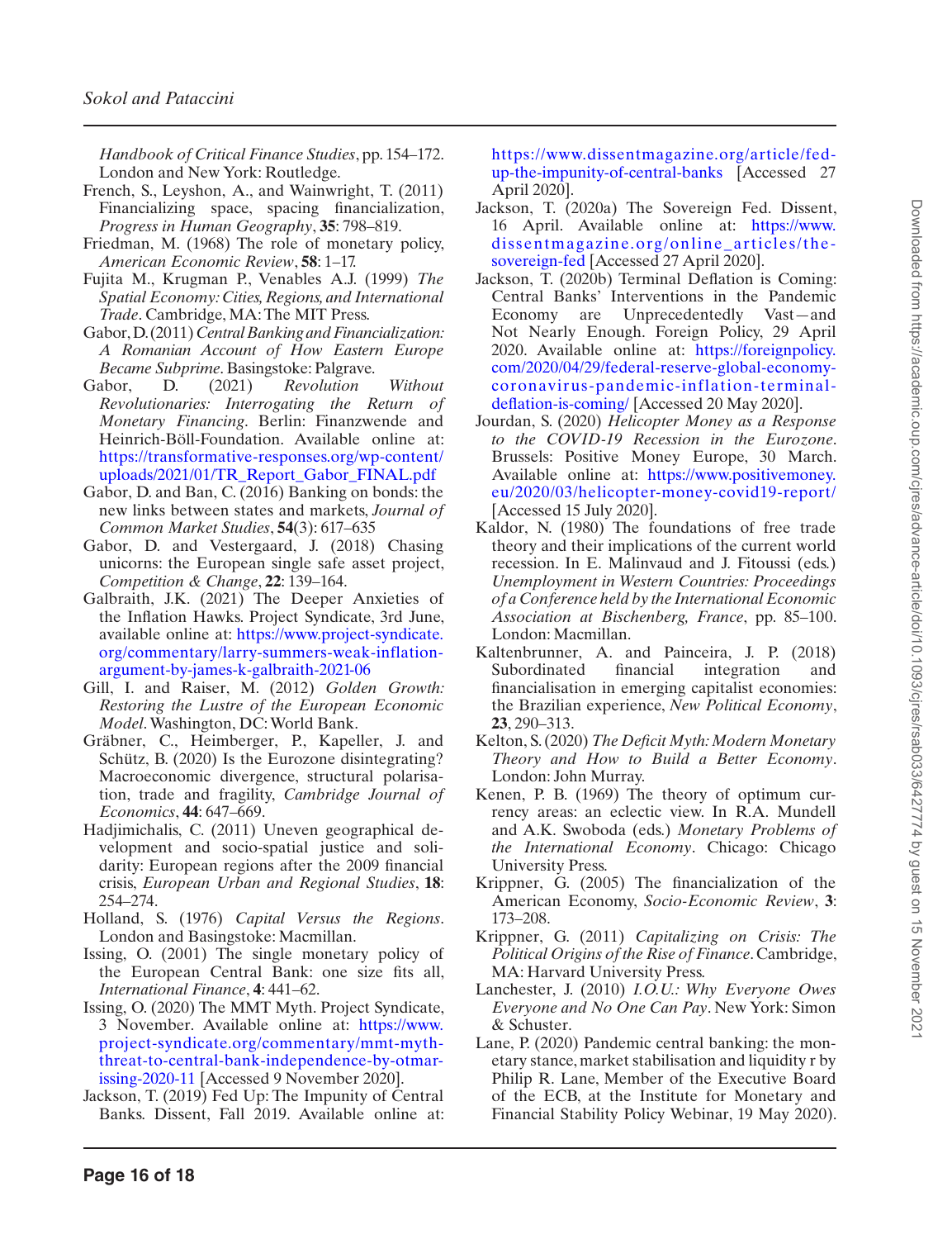Frankfurt: European Central Bank. Available online at: [https://www.ecb.europa.eu/press/](https://www.ecb.europa.eu/press/key/date/2020/html/ecb.sp200519~e5203d3520.en.html) [key/date/2020/html/ecb.sp200519~e5203d3520.](https://www.ecb.europa.eu/press/key/date/2020/html/ecb.sp200519~e5203d3520.en.html) [en.html](https://www.ecb.europa.eu/press/key/date/2020/html/ecb.sp200519~e5203d3520.en.html) [Accessed 20th May 2020].

- Lapavitsas, C. (2013) *Profiting Without Producing: How Finance Exploits Us All*. London and New York: Verso.
- <span id="page-16-17"></span>Lapavitsas, C. and Mendieta-Muñoz, I. (2016) The profits of financialization, *Monthly Review*, **68**: 49–62.
- <span id="page-16-1"></span>Lapavitsas, C., Kaltenbrunner, A., Labrinidis, D., Lindo, D., Meadway, J. Michell, J., Painceira, J.P., Pires, E., Powell, J., Stenfors, A., Teles, N. and Vatikiotis, L. (2012) *Crisis in the Eurozone*. London and New York: Verso.
- <span id="page-16-14"></span>Lapavitsas, C., Kaltenbrunner, A., Lindo, D., Michell, J., Painceira, J.P., Pires, E., Powell, J., Stenfors, A. and Teles, N. (2010) Eurozone crisis: beggar thyself and thy neighbour, *Journal of Balkan and Near Eastern Studies*, **12**: 321–373.
- <span id="page-16-25"></span>Lonergan, E. (2020) Policy Needs to Pivot Post-Lockdown. Philosophy of Money (Blog), 20 May. Available online at: [https://www.](https://www.philosophyofmoney.net/policy-needs-to-pivot-post-lockdown/) [philosophyofmoney.net/policy-needs-to-pivot](https://www.philosophyofmoney.net/policy-needs-to-pivot-post-lockdown/)[post-lockdown/](https://www.philosophyofmoney.net/policy-needs-to-pivot-post-lockdown/) [Accessed 21 May 2020].
- <span id="page-16-26"></span>Lonergan, E. and Greene, M. (2020) Dual Interest Rates Give Central Banks Limitless Fire Power. VoxEU, 3 September. Available online at: [https://](https://voxeu.org/article/dual-interest-rates-give-central-banks-limitless-fire-power) [voxeu.org/article/dual-interest-rates-give](https://voxeu.org/article/dual-interest-rates-give-central-banks-limitless-fire-power)[central-banks-limitless-fire-power](https://voxeu.org/article/dual-interest-rates-give-central-banks-limitless-fire-power) [Accessed 3 October 2020].
- <span id="page-16-24"></span>Lonergan, E. and Jourdan, S. (2016) Citizens' Monetary Dividend: Upgrading the ECB's Toolkit. QE for People: Policy Brief/Brussels: Positive Money Europe. Available online at: [https://www.](https://www.positivemoney.eu/publications/) [positivemoney.eu/publications/](https://www.positivemoney.eu/publications/) [Accessed 15 July 2020].
- <span id="page-16-20"></span>MacKenzie, M. (2020) The Federal Reserve has Gone Well Past the Point of 'QE infinity'. Financial Times, 23 March. Available online at: [https://](https://www.ft.com/content/11b338a2-6d0c-11ea-89df-41bea055720b) [www.ft.com/content/11b338a2-6d0c-11ea-89df-](https://www.ft.com/content/11b338a2-6d0c-11ea-89df-41bea055720b)[41bea055720b](https://www.ft.com/content/11b338a2-6d0c-11ea-89df-41bea055720b) [Accessed 19 April 2020].
- <span id="page-16-13"></span>Mader, P., Mertens, D. and van der Zwan N. (eds.) (2020) *The Routledge International Handbook of Financialization*. London and New York: Routledge.
- <span id="page-16-11"></span>Magnifico, G. (1973) *European Monetary Unification*. London: Macmillan.
- <span id="page-16-18"></span>Mann, G. (2010) Hobbes' redoubt? Toward a geography of monetary policy, *Progress in Human Geography*, **34**: 601–625.
- <span id="page-16-7"></span>Martin R. (1999) Critical survey. The new 'geographical turn' in economics: some critical reflections, *Cambridge Journal of Economics*, **23**: 65–91.
- <span id="page-16-4"></span>Martin, R. (2001a) EMU versus the regions? Regional convergence and divergence in Euroland, *Journal of Economic Geography*, **1**: 51–80.
- <span id="page-16-27"></span>Martin, R. (2001b) Geography and public policy: the case of the missing agenda, *Progress in Human Geography*, **25**: 189–210.
- <span id="page-16-0"></span>Martin, R. (2015) Rebalancing the spatial economy: the challenge for regional theory, *Territory, Politics, Governance*, **3**: 235–272.
- <span id="page-16-22"></span>Mazzucato, M., Ryan-Collins, J. and Voldsgaard, A. (2020) Central Banking's Green Mission. Project Syndicate, 8 December. Available online at: [https://www.project-syndicate.org/commentary/](https://www.project-syndicate.org/commentary/central-banking-green-transition-climate-change-by-mariana-mazzucato-et-al-2020-12) [central-banking-green-transition-climate-change](https://www.project-syndicate.org/commentary/central-banking-green-transition-climate-change-by-mariana-mazzucato-et-al-2020-12)[by-mariana-mazzucato-et-al-2020-12](https://www.project-syndicate.org/commentary/central-banking-green-transition-climate-change-by-mariana-mazzucato-et-al-2020-12) [Accessed 14 December 2020].
- <span id="page-16-12"></span>McKinnon, R. I. (1963) Optimum currency areas, *American Economic Review*, **53**: 717–724.
- <span id="page-16-9"></span>Mewes, L. and Broekel, T. (2020) Technological complexity and economic growth of regions, *Research Policy*, doi:[10.1016/j.respol.2020.104156](https://doi.org/10.1016/j.respol.2020.104156)
- Michell, J. and Toporowski, J. (2013) Critical observations on financialization and the financial process, *International Journal of Political Economy*, **42**: 67–82.
- <span id="page-16-5"></span>Minns, R. and Tomaney, J. (1995) Regional government and local economic development: the realities of economic power in the UK (Policy Review Section), *Regional Studies*, **29**: 202–207.
- <span id="page-16-19"></span>Mishkin, F., Matthews, K. and Giuliodori, M. (2013) *The Economics of Money, Banking and Financial Markets (European Edition)*. Harlow: Pearson.
- <span id="page-16-23"></span>Mitchell, W., Wray, L. R. and Watts, M. (2019) *Macroeconomics*. London: Red Globe Press.
- <span id="page-16-10"></span>Mundell, R. (1961) A theory of optimum currency areas, *American Economic Review*, **51**: 509–17.
- <span id="page-16-8"></span>Myrdal, G. (1957) *Economic Theory and Underdeveloped Regions*. London: Duckworth.
- <span id="page-16-21"></span>Overbeek, H. (2012) Sovereign debt crisis in Euroland: root causes and implications for European integration, *The International Spectator: Italian Journal of International Affairs*, **47**: 30–48.
- <span id="page-16-2"></span>Pike, A. (2006) Shareholder value' versus the regions: the closure of the Vaux Brewery in Sunderland, *Journal of Economic Geography*, **6**: 201–222.
- <span id="page-16-3"></span>Pike, A. and Pollard, J. (2010) Economic geographies of financialization, *Economic Geography*, **86**: 29–51.
- <span id="page-16-6"></span>Pike A., Rodriguez-Pose A. and Tomaney J. (2017) *Local and Regional Development*. 2nd edn. London and New York: Routledge.
- <span id="page-16-16"></span>Rodríguez-Fuentes, C.J. (2006) *Regional Monetary Policy*. London and New York: Routledge.
- <span id="page-16-15"></span>Rodríguez-Fuentes, C. and Dow, S. (2003) EMU and the regional impact of monetary policy, *Regional Studies*, **37**: 969–980.